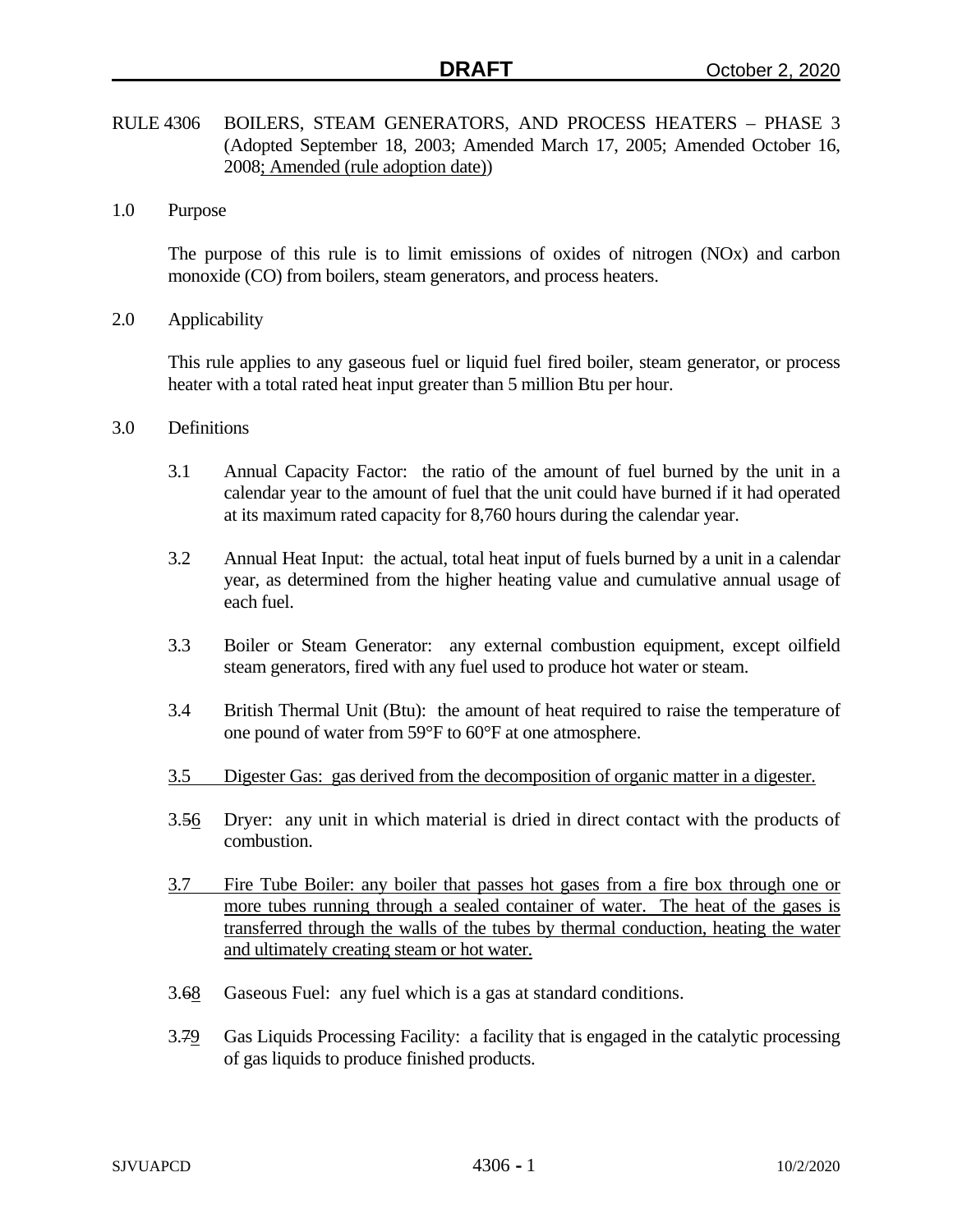- 3.810 Heat Input: the heat (hhv basis) released due to fuel combustion in a unit, not including the sensible heat of incoming combustion air and fuel.
- 3.911 Higher Heating Value (hhv): the total heat liberated per mass of fuel burned (Btu per pound), when fuel and dry air at standard conditions undergo complete combustion and all resulting products are brought to their standard states at standard conditions.
- $3.120$  Liquid Fuel: any fuel which is a liquid at standard conditions.
- 3.11 Load-following Unit: for the purposes of this rule, a load-following unit is defined as a unit with normal operational load fluctuations and requirements which exceed the operational response range of an Ultra-Low NOx burner system(s) operating at 9 ppmv NOx. The operator shall designated load-following units on the Permit to Operate.
- 3.13 Normal Operation: the period of operating time during which a unit is not in a startup or a shutdown event.
- 3.142 NOx Emissions: the sum of oxides of nitrogen expressed as  $NO<sub>2</sub>$  in the flue gas.
- 3.153 Oilfield Steam Generator: an external combustion equipment which converts water to dry steam or to a mixture of water vapor and steam, with an absolute pressure of more than 30 psia, and which is used exclusively in thermally enhanced crude oil production.
- 3.164 Parts Per Million by Volume (ppmv): the ratio of the number of gas molecules of a given species, or group of species, to the number of millions of total gas molecules.
- 3.175 Process Heater: any combustion equipment fired with liquid and/or gaseous fuel and which transfers heat from combustion gases to water or process streams. This definition excludes: kilns or ovens used for drying, baking, cooking, calcining, or vitrifying; and unfired waste heat recovery heaters used to recover sensible heat from the exhaust of combustion equipment.
- 3.186 Public Utilities Commission (PUC) Quality Natural Gas: any gaseous fuel, gascontaining fuel where the sulfur content is no more than one-fourth (0.25) grain of hydrogen sulfide per one hundred (100) standard cubic feet and no more than five (5) grains of total sulfur per one hundred (100) standard cubic feet. PUC quality natural gas also means high methane gas (at least 80% methane by volume) as specified in PUC General order 58-A.
- 3.197 PUC Quality Natural Gas Curtailment: means a shortage in the supply of Public Utility Commission (PUC) quality natural gas, due solely to supply limitations or restrictions in distribution pipelines by the utility supplying the gas, and not due to the cost of natural gas.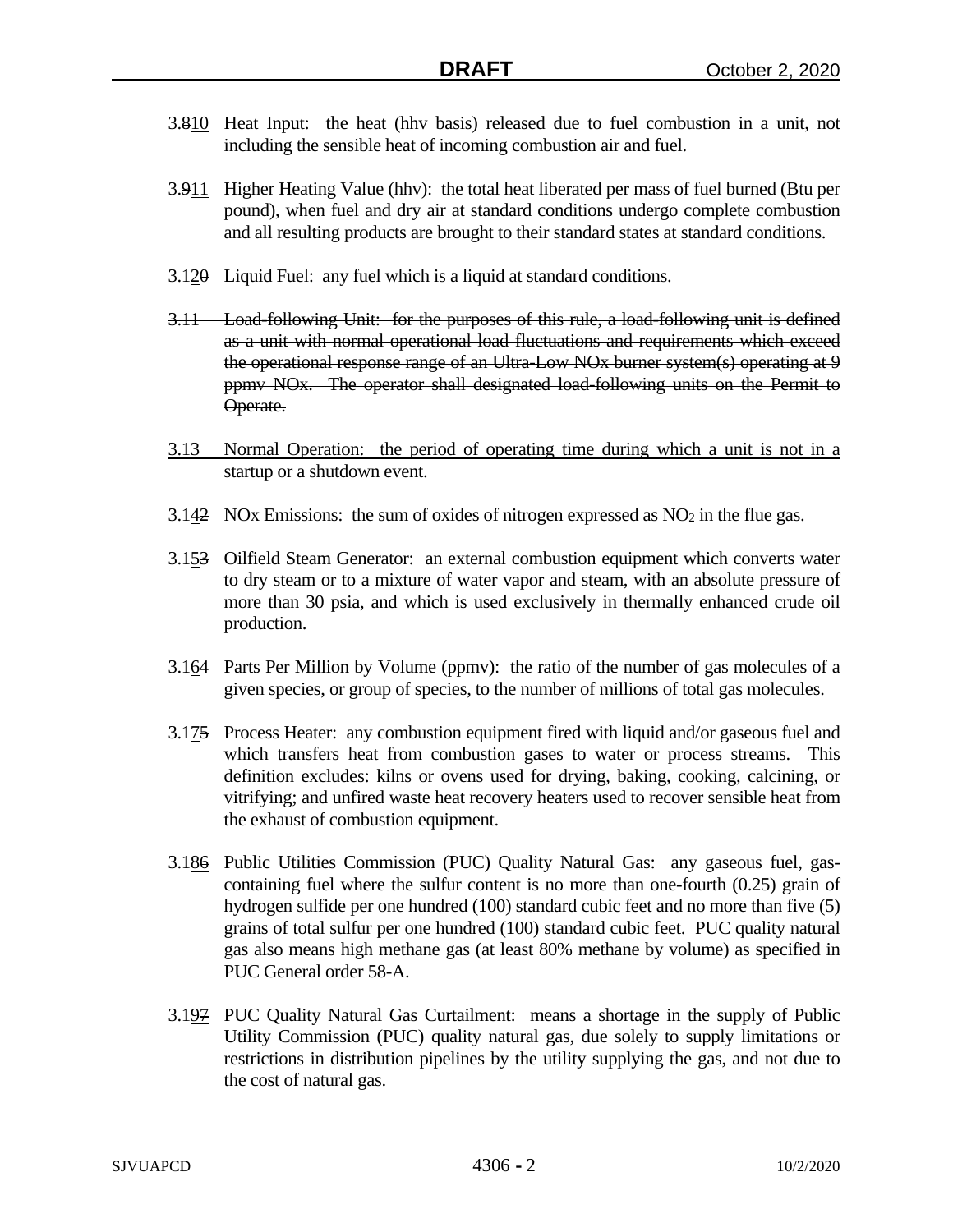- 3.2018 Qualified Technician: a stationary source employee or any personnel contracted by a stationary source operator who has a documented training and a demonstrated experience performing tune-ups on a unit to the satisfaction of the APCO. The documentation of tune-up training and experience shall be made available to the APCO upon request.
- 3.21<sup>19</sup> Rated Heat Input (million Btu per hour): the heat input capacity specified on the nameplate of the unit. If the unit has been physically modified such that its maximum heat input differs from what is specified on the nameplate, the modified maximum heat input shall be considered as the rated heat input and made enforceable by Permit to Operate.
- 3.220 Refinery Unit: a unit that is permanently installed and operated at a petroleum refinery or a gas liquids processing facility.
- 3.231 Re-ignition: the relighting of a unit after an unscheduled and unavoidable interruption or shut off of the fuel flow or electrical power, for a period of less than 30 minutes, due to reasons outside the control of the operator.
- 3.24 School: any public or private school used for the purpose of education and instruction of school pupils in Kindergarten through Grade 12, and any college or university which provides postsecondary education and has the authority to confer Associate, Bachelors, or Graduate/Professional level degrees. This does not include any private school in which education and instruction are primarily conducted in private homes.
- 3.252 Shutdown: the period of time during which a unit is taken from an operational to a non-operational status by allowing it to cool down from its operating temperature to ambient temperature as the fuel supply to the unit is completely turned off.
- 3.263 Solid Fuel: any fuel which is a solid at standard conditions.
- 3.274 Standard Conditions: standard conditions as defined in Rule 1020 (Definitions).
- 3.285 Start-up: the period of time during which a unit is brought from a shutdown status to its operating temperature and pressure, including the time required by the unit's emission control system to reach full operation.
- 3.29 Thermal Fluid Heater: a natural gas fired process heater in which a process stream is heated indirectly by a heated fluid other than water.
- 3.3026 Unit: any boiler, steam generator, oilfield steam generator, or process heater as defined in this rule.
- 4.0 Exemptions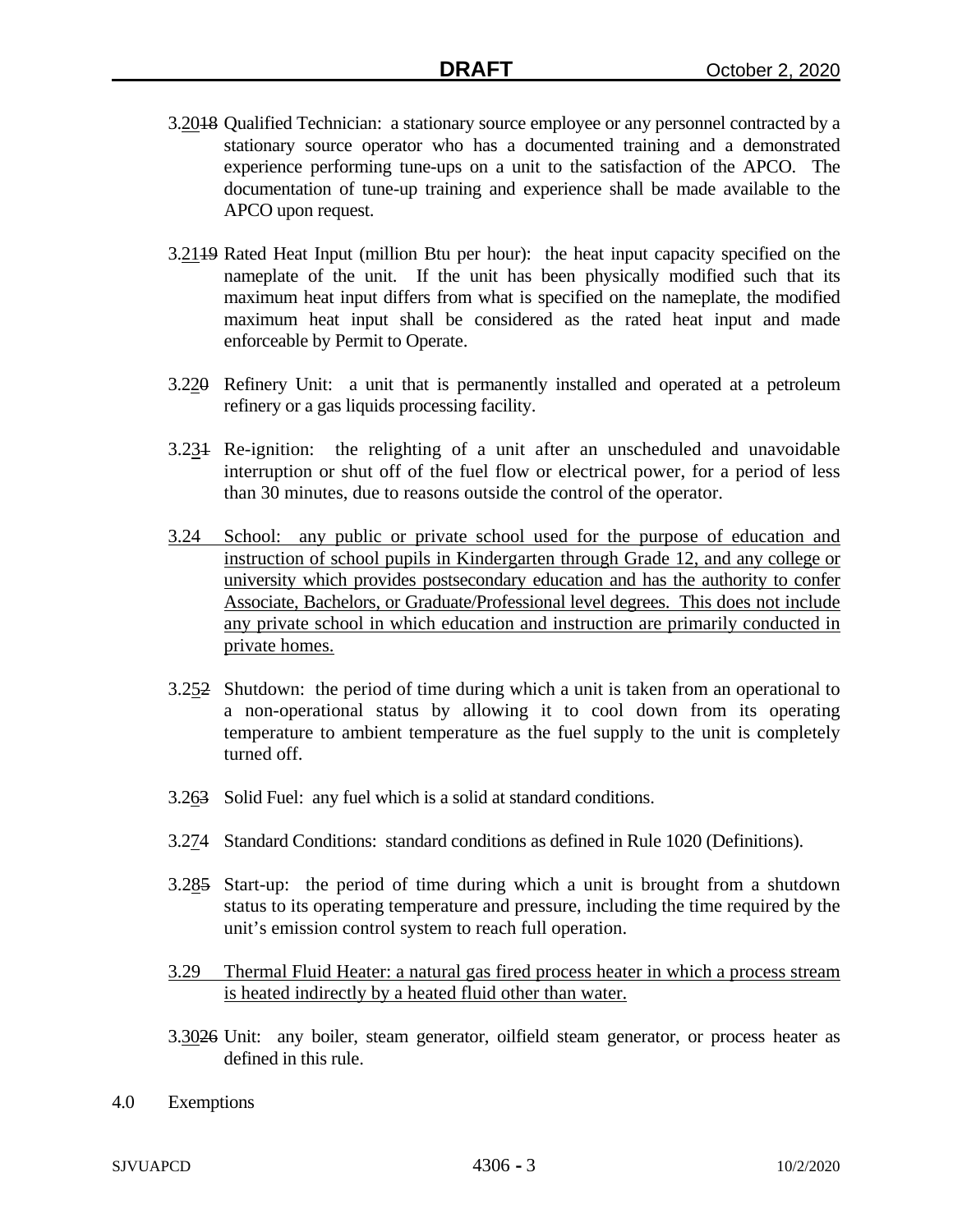- 4.1 This rule shall not apply to:
	- 4.1.1 Solid fuel fired units.
	- 4.1.2 Dryers and glass melting furnaces.
	- 4.1.3 Kilns and smelters where the products of combustion come into direct contact with the material to be heated.
	- 4.1.4 Unfired or fired waste heat recovery boilers that are used to recover or augment heat from the exhaust of combustion turbines or internal combustion engines.
- 4.2 The requirements of Sections 5.1.1 and 5.1.2 shall not apply to a unit when burning any fuel other than PUC quality natural gas during PUC quality natural gas curtailment provided all of the following conditions are met:
	- 4.2.1 Fuels other than PUC quality natural gas are burned no more than 168 cumulative hours in a calendar year plus 48 hours per calendar year for equipment testing, as limited by Permit to Operate.
	- 4.2.2 NOx emission shall not exceed 150 ppmv or 0.215 lb/MMBtu. Demonstration of compliance with this limit shall be made by either source testing, continuous emission monitoring system (CEMS), an APCO approved Alternate Monitoring System, or an APCO approved portable NOx analyzer.
- 5.0 Requirements

All ppmv emission limits specified in this section are referenced at dry stack gas conditions and 3.00 percent by volume stack gas oxygen. Emission concentrations shall be corrected to 3.00 percent oxygen in accordance with Section 8.1.

- 5.1 NOx and CO Emission Limits
	- 5.1.1 Except for units subject to Sections 5.2, on and after the Compliance Deadline specified in Section 7, units shall not be operated in a manner which exceeds the applicable NO<sub>x</sub> and carbon monoxide (CO) emissions limits specified in Table 1 (until December 31, 2023) and Table 2 (on and after December 31, 2023).shall not exceed the limits specified in Table 1 on and after the dates specified in Tables 2 and 3.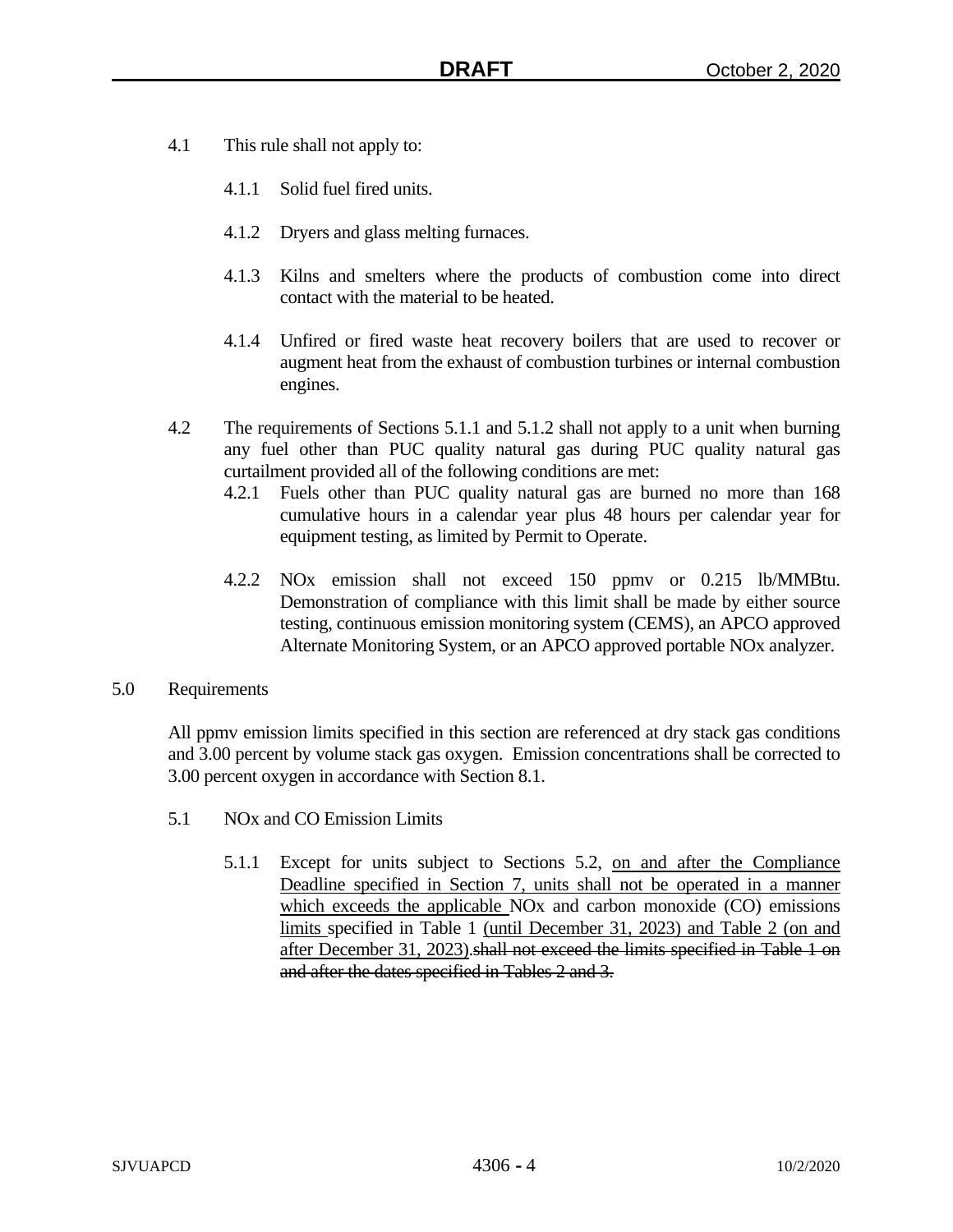| Table 1: Tier 1 NOx and CO Limits                                                                                                       |                                 |                                 |                 |                                 |                         |
|-----------------------------------------------------------------------------------------------------------------------------------------|---------------------------------|---------------------------------|-----------------|---------------------------------|-------------------------|
|                                                                                                                                         |                                 | <b>Operated on Gaseous Fuel</b> |                 |                                 | Operated on Liquid Fuel |
| Category                                                                                                                                |                                 | <b>NO<sub>x</sub></b> Limit     | CO              |                                 | CO Limit                |
|                                                                                                                                         | <b>Standard Option</b>          | <b>Enhanced Option</b>          | Limit<br>(ppmv) | <b>NOx Limit</b>                | (ppmv)                  |
| A. Units with a rated heat<br>input equal to or less than<br>20.0 MMBtu/hour, except<br>for Categories C, D, E, F,<br>G, H, and I units | 15 ppmy or<br>0.018 lb/MMBtu    | 9 ppmy or<br>0.011 lb/MMBtu     | 400             | 40 ppmy or<br>0.052<br>lb/MMBtu | 400                     |
| B. Units with a rated heat<br>input greater than 20.0<br>MMBtu/hour, except for<br>Categories C, D, E, F, G,<br>H, and I units          | 9 ppmy or<br>0.011 lb/MMBtu     | 6 ppmy or<br>0.007 lb/MMBtu     | 400             | 40 ppmy or<br>0.052<br>lb/MMBtu | 400                     |
| C. Oilfield Steam Generators                                                                                                            | 15 ppmy or<br>0.018 lb/MMBtu    | No option                       | 400             | 40 ppmy or<br>0.052<br>lb/MMBtu | 400                     |
| D. Refinery units with a rated<br>heat input greater than 5<br>MMBtu/hr up to 65<br>MMBtu/hr                                            | 30 ppmy or 0.036<br>lb/MMBtu    | No option                       | 400             | 40 ppmy or<br>0.052<br>lb/MMBtu | 400                     |
| E. Refinery units with a rated<br>heat input greater than 65<br>MMBtu/hr up to 110<br>MMBtu/hr                                          | 25 ppmy or<br>0.031 lb/MMBtu    | No option                       | 400             | 40 ppmv or<br>0.052<br>lb/MMBtu | 400                     |
| F. Refinery units with a rated<br>heat input greater than 110<br>MMBtu/hr                                                               | 5 ppmy or<br>0.0062<br>lb/MMBtu | No option                       | 400             | 40 ppmy or<br>0.052<br>lb/MMBtu | 400                     |
| G. Load-following units                                                                                                                 | 15 ppmy or 0.018<br>lb/MMBtu    | 9 ppmv or 0.011<br>lb/MMbtu     | 400             | 40 ppmy or<br>0.052<br>lb/MMBtu | 400                     |
| H. Units limited by a Permit<br>to Operate to an annual<br>heat input of 9 billion<br>Btu/year to 30 billion<br>Btu/year                | 30 ppmv or 0.036<br>lb/MMBtu    | No option                       | 400             | 40 ppmy or<br>0.052<br>lb/MMBtu | 400                     |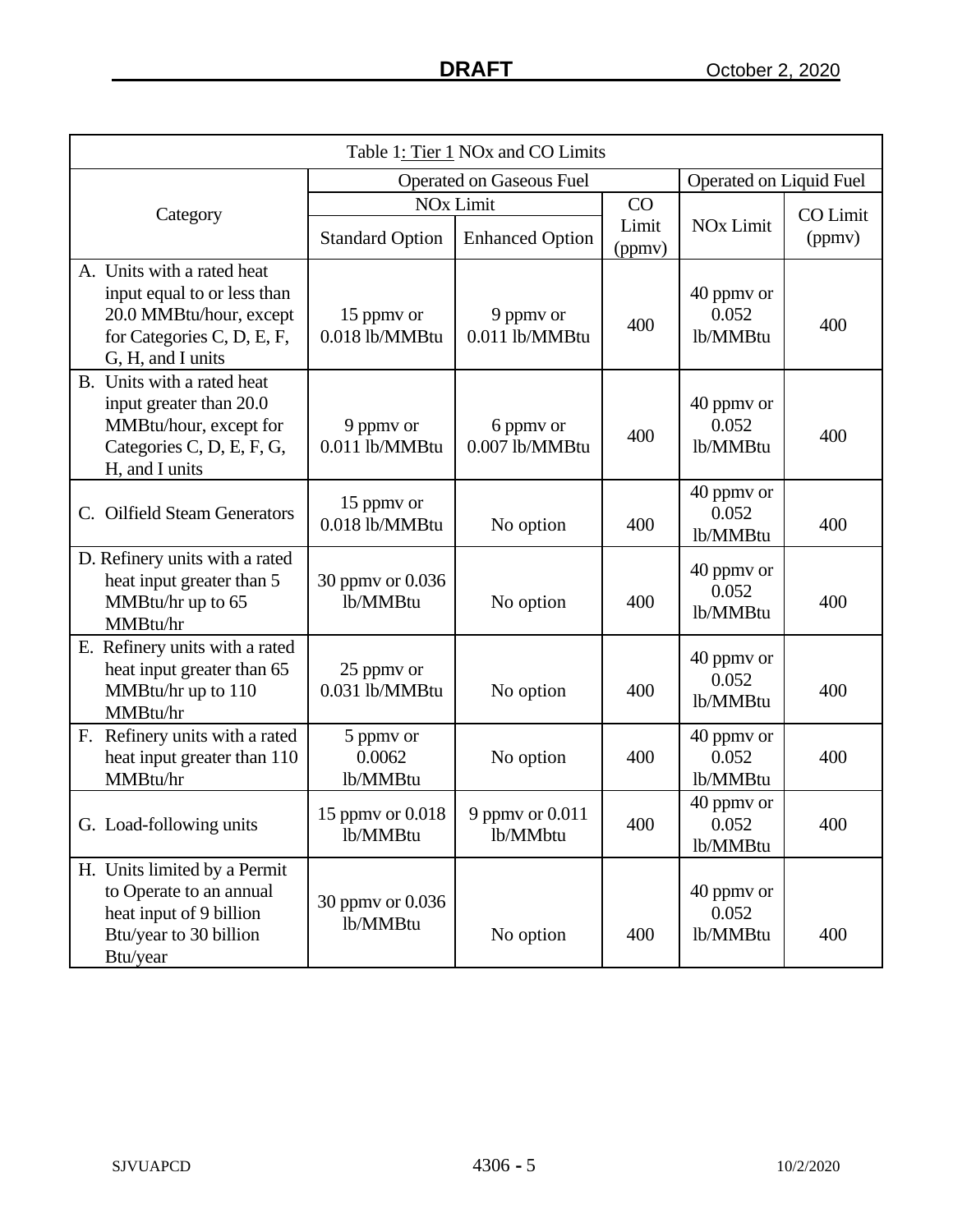| Table 1: Tier 1 NOx and CO Limits                                                                                                                                                                                                                                                                                                                                                      |                                 |                                   |                 |                                 |          |  |
|----------------------------------------------------------------------------------------------------------------------------------------------------------------------------------------------------------------------------------------------------------------------------------------------------------------------------------------------------------------------------------------|---------------------------------|-----------------------------------|-----------------|---------------------------------|----------|--|
|                                                                                                                                                                                                                                                                                                                                                                                        | <b>Operated on Gaseous Fuel</b> |                                   |                 | Operated on Liquid Fuel         |          |  |
| Category                                                                                                                                                                                                                                                                                                                                                                               |                                 | <b>NO<sub>x</sub></b> Limit<br>CO |                 |                                 | CO Limit |  |
|                                                                                                                                                                                                                                                                                                                                                                                        | <b>Standard Option</b>          | <b>Enhanced Option</b>            | Limit<br>(ppmv) | <b>NO<sub>x</sub></b> Limit     | (ppmv)   |  |
| Units in which the rated<br>Ι.<br>heat input of each burner<br>is less than or equal to 5<br>MMBtu/hr but the total<br>rated heat input of all the<br>burners in a unit is greater<br>than 5 MMBtu/hr, as<br>specified in the Permit to<br>Operate, and in which the<br>products of combustion do<br>not come in contact with<br>the products of<br>combustion of any other<br>burner. | 30 ppmy or 0.036<br>lb/MMBtu    | No option                         | 400             | 40 ppmy or<br>0.052<br>lb/MMBtu | 400      |  |

| Table 2: Tier 2 NOx and CO Limits                                                                           |                                     |                    |                                          |                    |  |
|-------------------------------------------------------------------------------------------------------------|-------------------------------------|--------------------|------------------------------------------|--------------------|--|
|                                                                                                             | <b>Operated on Gaseous Fuel</b>     |                    | Operated on Liquid Fuel                  |                    |  |
| <b>Category</b>                                                                                             | NO <sub>x</sub> Limit               | CO Limit<br>(ppmy) | NO <sub>x</sub> Limit                    | CO Limit<br>(ppmv) |  |
| A. Units with a total rated heat input > 5.0 MMBtu/hr to $\leq$ 20.0 MMBtu/hr, except for Categories C      |                                     |                    |                                          |                    |  |
| through G unit                                                                                              |                                     |                    |                                          |                    |  |
| Fire Tube Boilers                                                                                           | 7 ppmy or<br>0.011 lb/MMBtu         | 400                | $40$ ppmy or<br>0.052 lb/MMBtu           | 400                |  |
| Units at Schools or Colleges                                                                                | $9$ ppmy or<br>0.011 lb/MMBtu       | 400                | $\frac{40}{2}$ ppmy or<br>0.052 lb/MMBtu | 400                |  |
| Units fired on Digester Gas<br>3.                                                                           | $9$ ppmy or<br>0.011 lb/MMBtu       | 400                | $40$ ppmy or<br>0.052 lb/MMBtu           | 400                |  |
| <b>Thermal Fluid Heaters</b>                                                                                | $9$ ppmy or<br>0.011 lb/MMBtu       | 400                | $\frac{40}{2}$ ppmy or<br>0.052 lb/MMBtu | 400                |  |
| All other units<br>5.                                                                                       | 9 ppmy or<br>0.011 lb/MMBtu         | 400                | $40$ ppmy or<br>0.052 lb/MMBtu           | 400                |  |
| <b>B.</b><br>Units with a total rated heat input $>$ 20.0 MMBtu/hr, except for Categories C through G units |                                     |                    |                                          |                    |  |
| Fire Tube Boilers with a total<br>rated heat input $>$ 20.0<br>MMBtu/hour and $\leq 75$<br>MMBtu/hour       | <u>7 ppmy or</u><br>0.0085 lb/MMBtu | 400                | $40$ ppmy or<br>0.052 lb/MMBtu           | 400                |  |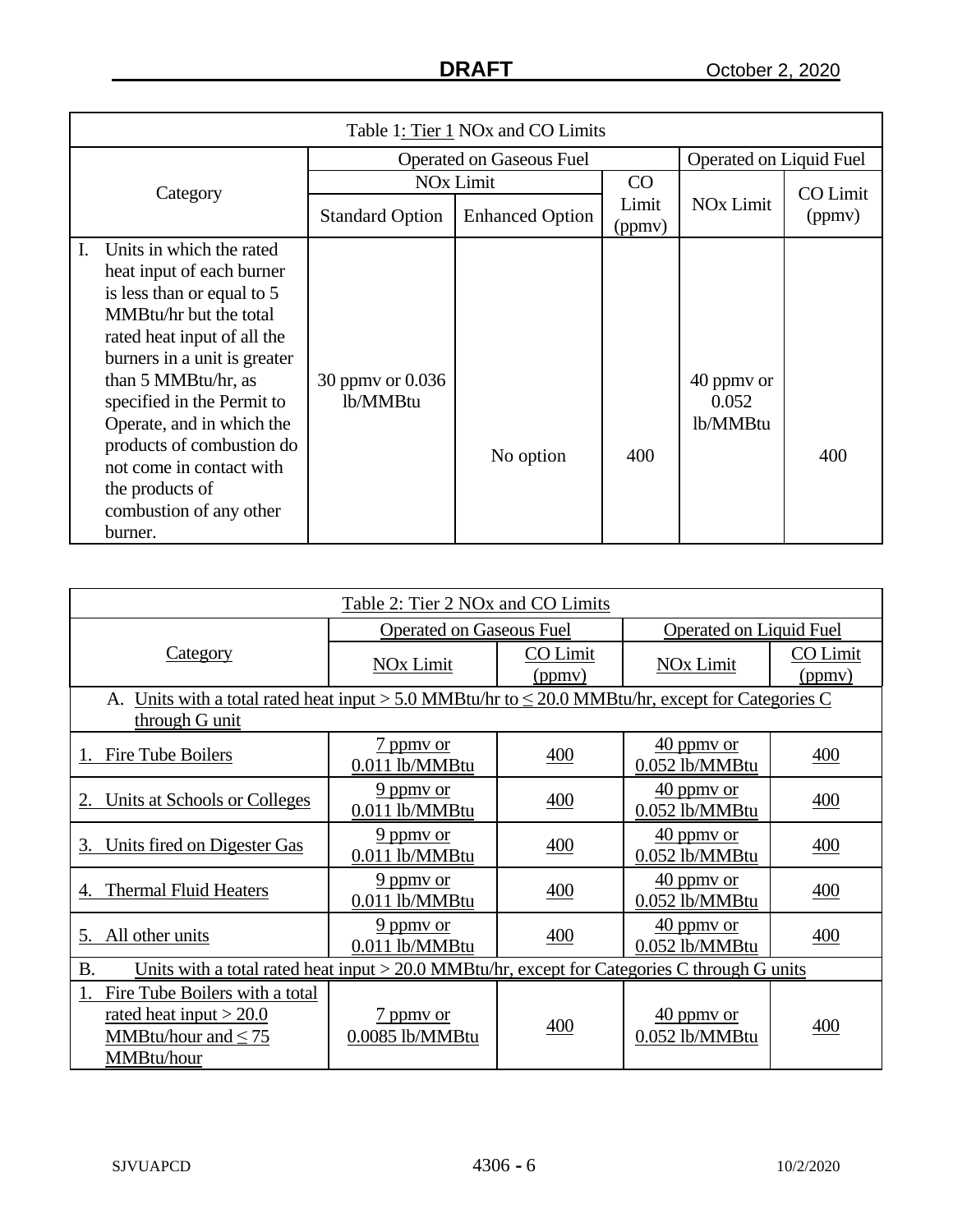| Table 2: Tier 2 NO <sub>x</sub> and CO Limits                            |                                 |          |                                |                  |     |
|--------------------------------------------------------------------------|---------------------------------|----------|--------------------------------|------------------|-----|
|                                                                          | <b>Operated on Gaseous Fuel</b> |          | <b>Operated on Liquid Fuel</b> |                  |     |
| Category                                                                 | NO <sub>x</sub> Limit           | CO Limit | NO <sub>x</sub> Limit          | <b>CO Limit</b>  |     |
|                                                                          |                                 | (ppmv)   |                                | (ppmv)           |     |
| All other units with a total<br>2.<br>rated heat input $>$ 20.0          |                                 |          |                                |                  |     |
| MMBtu/hour and $\leq 75$                                                 | 7 ppmy or<br>0.0085 lb/MMBtu    | 400      | $40$ ppmy or<br>0.052 lb/MMBtu | 400              |     |
| MMBtu/hour                                                               |                                 |          |                                |                  |     |
| Units with a rated heat input<br>3.                                      | $\frac{5 \text{ ppm}}{2}$ or    |          | $\frac{40}{2}$ ppmy or         |                  |     |
| > 75 MMBtu/hour                                                          | 0.0061 lb/MMBtu                 | 400      | 0.052 lb/MMBtu                 | 400              |     |
| C.<br><b>Oilfield Steam Generators</b>                                   |                                 |          |                                |                  |     |
| 1.<br>Units with a total rated heat                                      | $9$ ppmy or                     |          | $40$ ppmy or                   |                  |     |
| input > 5.0 MMBtu/hr and $\leq$                                          | 0.011 lb/MMBtu                  | 400      | 0.052 lb/MMBtu                 | 400              |     |
| 20.0 MMBtu/hr                                                            |                                 |          |                                |                  |     |
| Units with a total rated heat<br>2.                                      | $9$ ppmy or                     |          | $40$ ppmy or                   |                  |     |
| $input > 20.0$ MMBtu/hr and<br>$\leq$ 75.0 MMBtu/hr                      | 0.011 lb/MMBtu                  | 400      | 0.052 lb/MMBtu                 | 400              |     |
| 3. Units with a total rated heat                                         | 7 ppmy or                       |          | $40$ ppmy or                   |                  |     |
| input $> 75.0$ MMBtu/hr                                                  | 0.0085 lb/MMBtu                 | 400      | 0.052 lb/MMBtu                 | 400              |     |
| Units firing on less than 50%,<br>4.                                     | 15 ppmy or                      |          | 40 ppmy or                     |                  |     |
| by volume, PUC quality gas                                               | 0.018 lb/MMBtu                  | 400      | 0.052 lb/MMBtu                 | 400              |     |
| D.<br><b>Refinery Units</b>                                              |                                 |          |                                |                  |     |
|                                                                          | $30$ ppmy or                    |          |                                |                  |     |
|                                                                          | 0.036 lb/MMBtu                  |          |                                |                  |     |
| Boilers with a total rated heat<br>1.<br>input > 5.0 MMBtu/hr and $\leq$ |                                 | 400      | $\frac{40}{2}$ ppmy or         | 400              |     |
| 40.0 MMBtu/hr                                                            | 5 ppmy or<br>0.0061 lb/MMBtu    |          | 0.052 lb/MMBtu                 |                  |     |
|                                                                          | upon replacement of             |          |                                |                  |     |
|                                                                          | unit                            |          |                                |                  |     |
|                                                                          | $9$ ppmy or                     |          |                                |                  |     |
|                                                                          | 0.011 lb/MMBtu                  |          |                                |                  |     |
| 2. Boilers with a total rated heat<br>input $> 40.0$ MMBtu/hr and        | 5 ppmy or                       | 400      | $40$ ppmy or                   | 400              |     |
| $\leq$ 10 MMBtu/hr                                                       | $0.0061$ lb/MMBtu               |          | 0.052 lb/MMBtu                 |                  |     |
|                                                                          | upon replacement of             |          |                                |                  |     |
|                                                                          | unit                            |          |                                |                  |     |
| 3. Boilers with a total rated heat                                       | 5 ppmy or                       |          | $40$ ppmy or                   |                  |     |
| input >110 MMBtu/hr                                                      | 0.0061 lb/MMBtu                 | 400      | 0.052 lb/MMBtu                 | 400              |     |
|                                                                          | $30$ ppmy or                    |          |                                |                  |     |
| Process Heaters with a total<br>4.                                       | $0.036$ lb/MMBtu                |          |                                |                  |     |
| rated heat input $> 5.0$                                                 | 9 ppmy or                       |          | $40$ ppmy or                   |                  |     |
| MMBtu/hr and $\leq 40.0$                                                 | 0.011 lb/MMBtu                  | 400      |                                | $0.052$ lb/MMBtu | 400 |
| MMBtu/hr                                                                 | upon replacement of             |          |                                |                  |     |
|                                                                          | unit                            |          |                                |                  |     |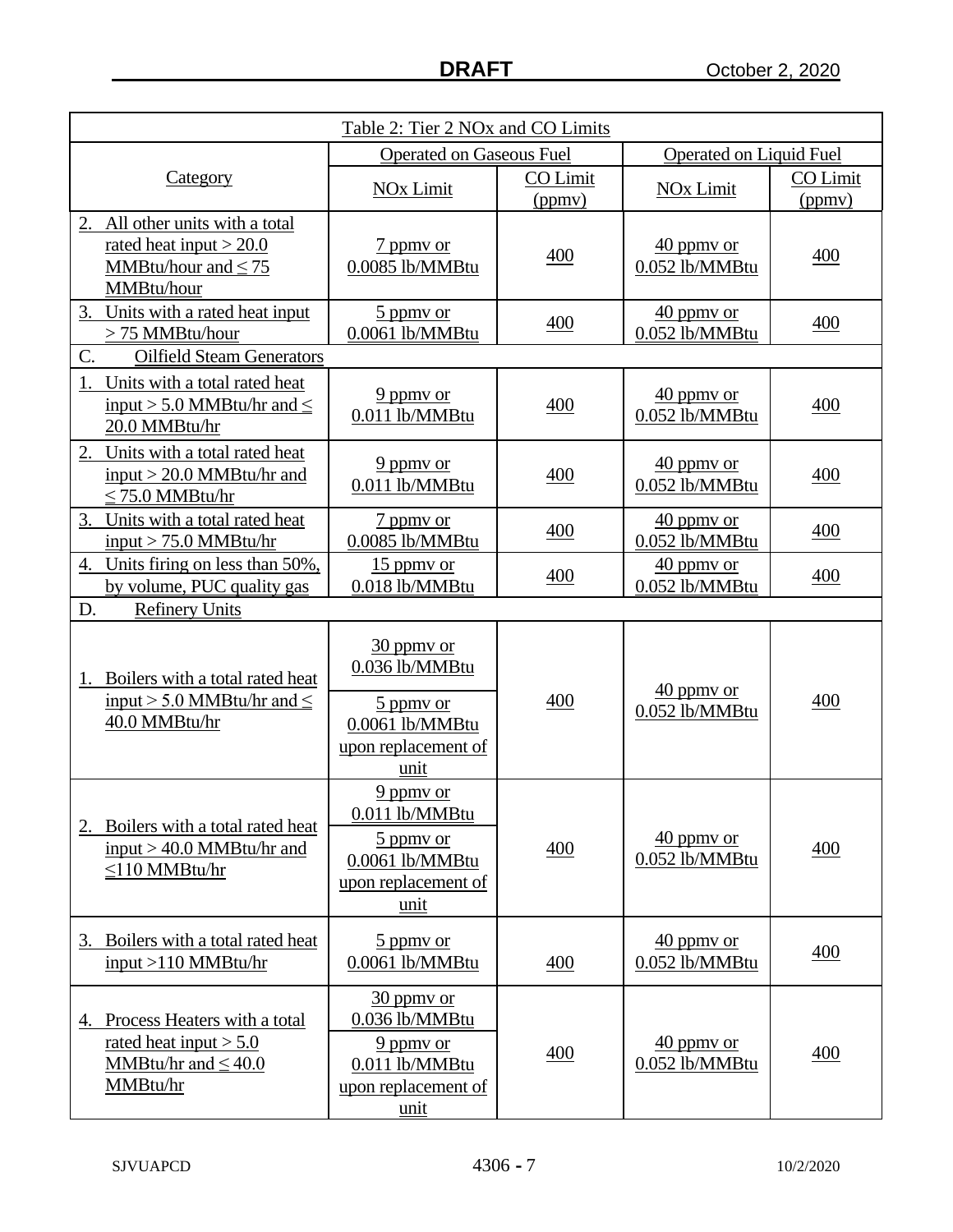| Table 2: Tier 2 NOx and CO Limits                                                                                        |                                                                                              |                    |                                |                    |  |
|--------------------------------------------------------------------------------------------------------------------------|----------------------------------------------------------------------------------------------|--------------------|--------------------------------|--------------------|--|
|                                                                                                                          | <b>Operated on Gaseous Fuel</b>                                                              |                    | Operated on Liquid Fuel        |                    |  |
| Category                                                                                                                 | <b>NO<sub>x</sub></b> Limit                                                                  | CO Limit<br>(ppmy) | NO <sub>x</sub> Limit          | CO Limit<br>(ppmv) |  |
| Process Heaters with a total<br>5.<br>rated heat input $> 40.0$<br>MMBtu/hr and $\leq$ 110<br>MMBtu/hr                   | $15$ ppmy or<br>0.018 lb/MMBtu<br>9 ppmy or<br>0.011 lb/MMBtu<br>upon replacement of<br>unit | 400                | $40$ ppmy or<br>0.052 lb/MMBtu | 400                |  |
| Process Heaters with a total<br>6.<br>rated heat input $>110$<br>MMBtu/hr                                                | 5 ppmy or<br>0.0061 lb/MMBtu                                                                 | 400                | $40$ ppmy or<br>0.052 lb/MMBtu | 400                |  |
| E.<br>Units limited by a Permit to<br>Operate to an annual heat<br>input of 9 billion Btu/year to<br>30 billion Btu/year | $\frac{30}{20}$ ppmy or<br>0.036 lb/MMBtu                                                    | 400                | $40$ ppmy or<br>0.052 lb/MMBtu | 400                |  |

5.1.2 When a unit is operated on combinations of gaseous fuel and liquid fuel, the NOx limit shall be the heat input weighted average of the applicable limits specified in Sections 5.1.1, as calculated by the following equation:

 $G+L$ Weighted AverageLimit  $=\frac{(NOx \text{ limit for gaseous fuel x G}) + (NOx \text{ limit for liquid fuel x L})}{G}$ +  $=\frac{(NQx \text{ limit for gaseous fuel} x G)+}{Z}$ 

Where:  $G =$  annual heat input from gaseous fuel  $L =$  annual heat input from liquid fuel

- 5.2 For each unit that is limited to less than 9 billion Btu per calendar year heat input pursuant to a Permit to Operate, the operator shall comply with the requirement of Section 7.4 and one of the following:
	- 5.2.1 Ttune the unit at least twice per calendar year, (from four to eight months apart) by a qualified technician in accordance with the procedure described in Rule 4304 (Equipment Tuning Procedure for Boilers, Steam Generators, and Process Heaters). If the unit does not operate throughout a continuous sixmonth period within a calendar year, only one tune-up is required for that calendar year. No tune-up is required for any unit that is not operated during that calendar year; this unit may be test fired to verify availability of the unit for its intended use, but once the test firing is completed the unit shall be shutdown; or
	- 5.2.2 Ooperate the unit in a manner that maintains exhaust oxygen concentrations at less than or equal to 3.00 percent by volume on a dry basis; or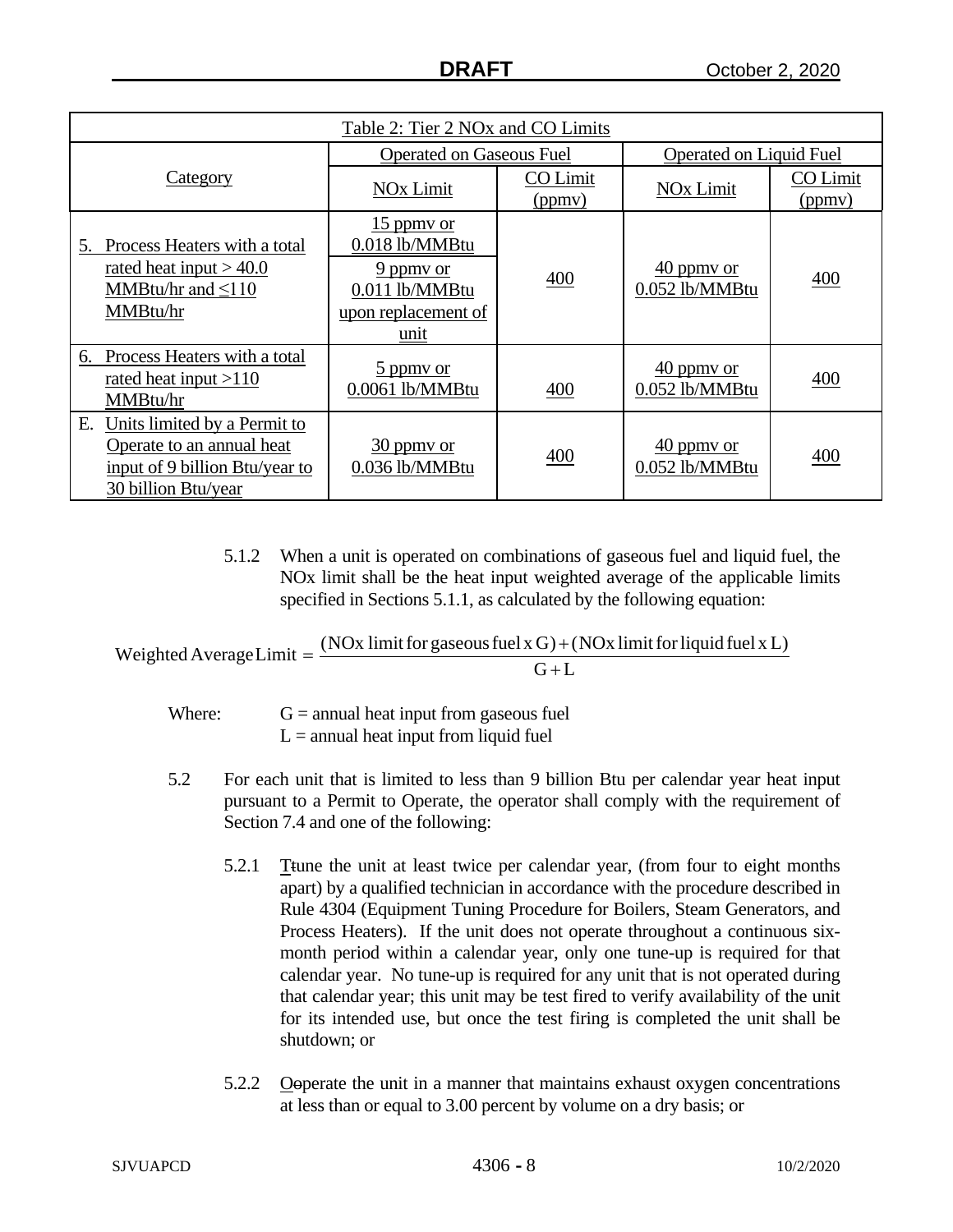- 5.2.3 Ooperate the unit in compliance with the applicable emission limits of Sections 5.1.1 or 5.1.2.
- 5.3 On and after the full compliance schedule specified in Section 7.1, the applicable emission limits of Sections 5.1, 5.2.2 and 5.2.3 shall not apply during start-up or shutdown provided an operator complies with the requirements specified below.
	- 5.3.1 The duration of each start-up or each shutdown shall not exceed two hours, except as provided in Section 5.3.3.
	- 5.3.2 The emission control system shall be in operation and emissions shall be minimized insofar as technologically feasible during start-up or shutdown.
	- 5.3.3 Notwithstanding the requirement of Section 5.3.1, an operator may submit an application for a Permit to Operate condition to allow more than two hours for each start-up or each shutdown provided the operator meets all of the conditions in specified in Sections 5.3.3.1 through 5.3.3.3.
		- 5.3.3.1 The maximum allowable duration of start-up or shutdown will be determined by the APCO. The allowable duration of start-up shall not exceed twelve hours and the allowable duration of shutdown shall not exceed nine hours.
		- 5.3.3.2 The APCO will only approve start-up or shutdown duration longer than two hours when the application meets the following conditions:
			- 5.3.3.2.1 Celearly identifies the control technologies or strategies to be utilized; and
			- 5.3.3.2.2 Ddescribes what physical conditions prevail during start-up or shutdown periods that prevent the controls from being effective; and
			- 5.3.3.2.3 Pprovides a reasonably precise estimate as to when the physical conditions will have reached a state that allows for the effective control of emissions.
		- 5.3.3.3 The operator shall submit to the APCO any information deemed necessary by the APCO to determine the appropriate length of start-up or shutdown. The information shall include, but is not limited to the following:
			- 5.3.3.3.1  $\Delta a$  detailed list of activities to be performed during start-up or shutdown and a reasonable explanation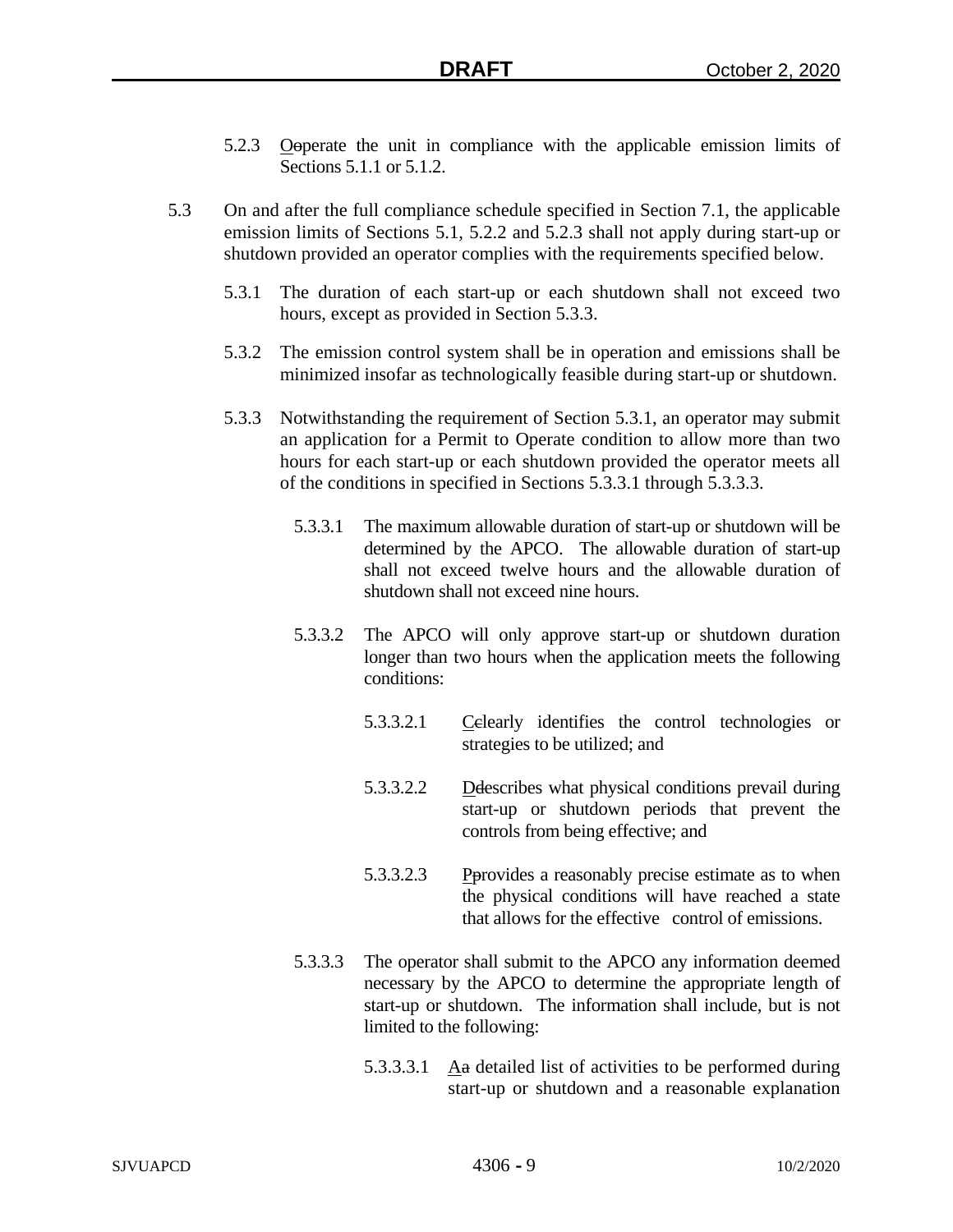for the length of time needed to complete each activity; and

- 5.3.3.3.2 Aa description of the material process flow rates and system operating parameters, etc., the operator plans to evaluate during the process optimization; and an explanation of how the activities and process flow affect the operation of the emissions control equipment; and
- 5.3.3.3.3 Bbasis for the requested additional duration of startup or shutdown.
- 5.3.4 Permit to Operate (PTO) modifications solely to include start-up or shutdown conditions may be exempt from Best Available Control Technology (BACT) and emission offset requirements if the PTO modifications meet the requirements of Rule 2201 (New or Modified Stationary Source Review Rule) Section 4.2 (BACT Exemptions) and Rule 2201 Section 4.6 (Offset Exemptions).
- 5.4 Monitoring Provisions
	- 5.4.1 The operator of any unit which simultaneously fires gaseous and liquid fuels, and is subject to the requirements of Section 5.1, shall install and maintain an operational non-resettable, totalizing mass or volumetric flow meter in each fuel line to each unit. Volumetric flow measurements shall be periodically compensated for temperature and pressure.
	- 5.4.2 The operator of any unit subject to the applicable emission limits in Sections 5.1 shall install and maintain an operational APCO approved Continuous Emissions Monitoring System (CEMS) for NOx, CO, and oxygen, or implement an APCO-approved Alternate Monitoring System. An APCO approved CEMS shall comply with the requirements of 40 Code of Federal Regulations (CFR) Part 51, 40 CFR Parts 60.7 and 60.13 (except subsection h), 40 CFR Part 60 Appendix B (Performance Specifications) and 40 CFR Part 60 Appendix F (Quality Assurance Procedures, and applicable provisions of Rule 1080 (Stack Monitoring). An APCO approved Alternate Monitoring System shall monitor one or more of the following:
		- 5.4.2.1 Pperiodic NOx and CO exhaust emission concentrations,
		- 5.4.2.2 Pperiodic exhaust oxygen concentration,
		- 5.4.2.3 Fflow rate of reducing agent added to exhaust,
		- 5.4.2.4 Ceatalyst inlet and exhaust temperature,
		- 5.4.2.5 Ccatalyst inlet and exhaust oxygen concentration,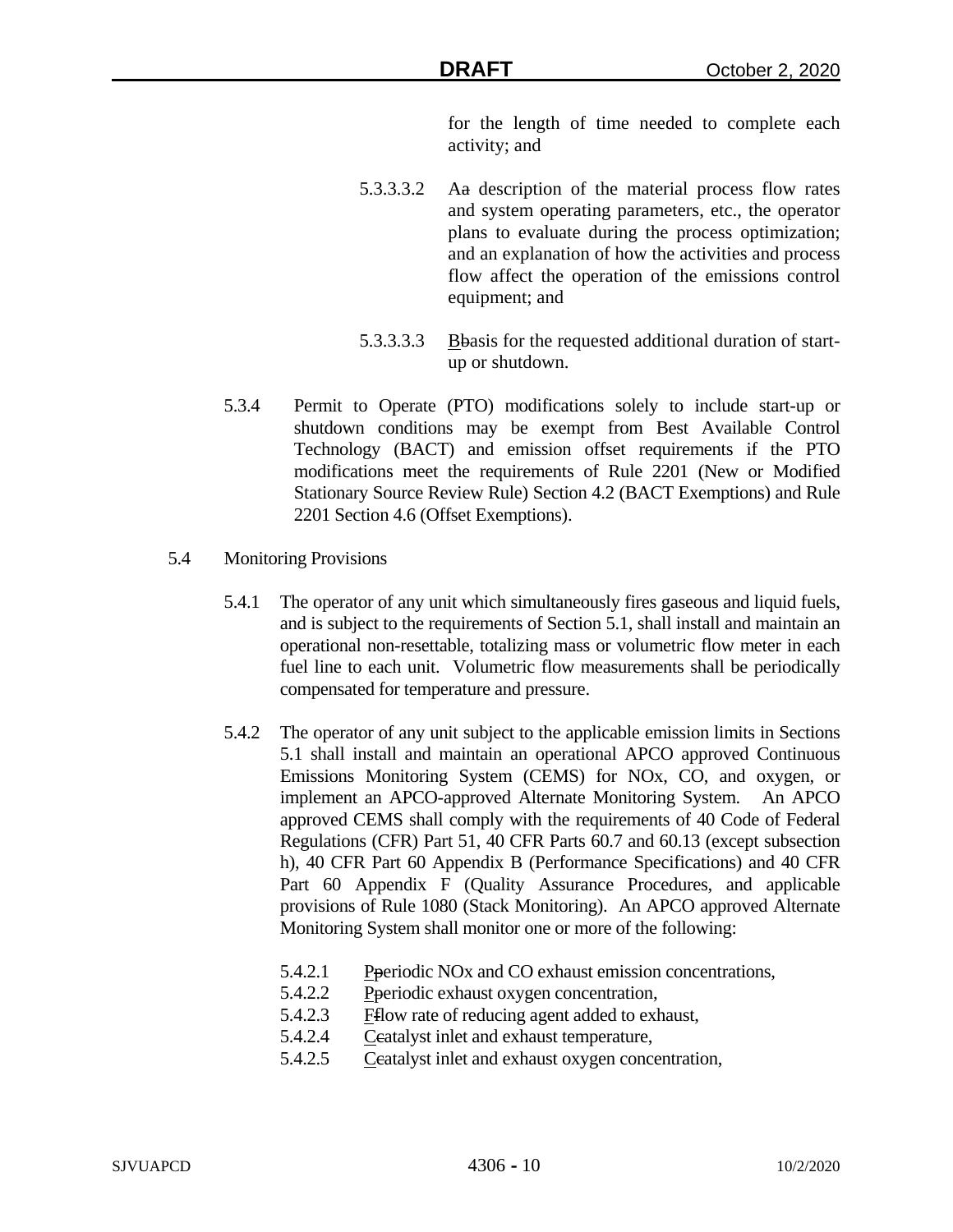- 5.4.2.6 Pperiodic flue gas recirculation rate,
- 5.4.2.7 Oother operational characteristics.
- 5.4.3 For units subject to the requirements of Section 5.2.1 or 5.2.2, the operator shall monitor, at least on a monthly basis, the operational characteristics recommended by the manufacturer and approved by the APCO.
- 5.4.4 The operator of any Category H unit listed in Section 5.1.1 Table 1, Category E unit in Table 2, and any unit subject to Section 5.2.1 or 5.2.2 shall install and maintain an operational non-resettable, totalizing mass or volumetric flow meter in each fuel line to each unit. Volumetric flow measurements shall be periodically compensated for temperature and pressure. A master meter, which measures fuel to all units in a group of similar units, may satisfy these requirements if approved by the APCO in writing. The cumulative annual fuel usage may be verified from utility service meters, purchase or tank fill records, or other acceptable methods, as approved by the APCO.
- 5.4.5 The APCO shall not approve an alternative monitoring system unless it is documented that continued operation within ranges of specified emissions-related performance indicators or operational characteristics provides a reasonable assurance of compliance with applicable emission limits. The operator shall source test over the proposed range of surrogate operating parameters to demonstrate compliance with the applicable emission standards.
- 5.5 Compliance Determination
	- 5.5.1 The operator of any unit shall have the option of complying with either the applicable heat input (lb/MMBtu) emission limits or the concentration (ppmv) emission limits specified in Section 5.1. The emission limits selected to demonstrate compliance shall be specified in the source test proposal pursuant to Rule 1081 (Source Sampling).
	- 5.5.2 All emissions measurements shall be made with the unit operating either at conditions representative of normal operations or conditions specified in the Permit to Operate. Unless otherwise specified in the Permit to Operate no determination of compliance shall be established within two hours after a continuous period in which fuel flow to the unit is shut off for 30 minutes or longer, or within 30 minutes after a re-ignition as defined in Section 3.0.
	- 5.5.3 All Continuous Emissions Monitoring System (CEMS) emissions measurements shall be averaged over a period of 15 consecutive minutes to demonstrate compliance with the applicable emission limits of this rule. Any 15-consecutive-minute block average CEMS measurement exceeding the applicable emission limits of this rule shall constitute a violation of this rule.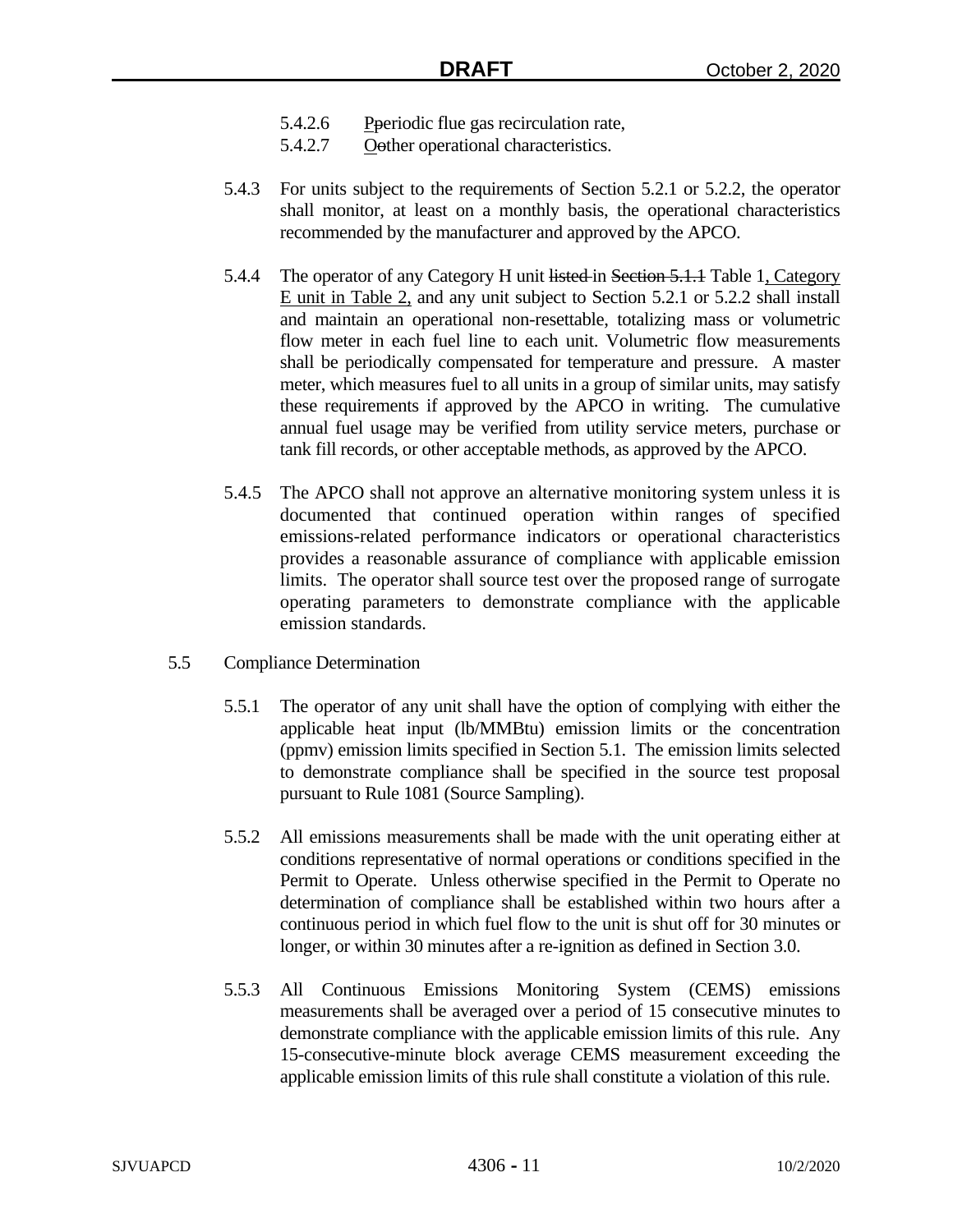- 5.5.4 For emissions monitoring pursuant to Sections 5.4.2, 5.4.2.1, and 6.3.1 using a portable NOx analyzer as part of an APCO approved Alternate Emissions Monitoring System, emission readings shall be averaged over a 15 consecutive-minute period by either taking a cumulative 15-consecutiveminute sample reading or by taking at least five (5) readings evenly spaced out over the 15-consecutive-minute period.
- 5.5.5 For emissions source testing performed pursuant to Section 6.3.1 for the purpose of determining compliance with an applicable standard or numerical limitation of this rule, the arithmetic average of three (3) 30-consecutiveminute test runs shall apply. If two (2) of three (3) runs are above an applicable limit the test cannot be used to demonstrate compliance with an applicable limit.
- 6.0 Administrative Requirements
	- 6.1 Recordkeeping

The records required by Sections 6.1.1 through 6.1.4 shall be maintained for five calendar years and shall be made available to the APCO upon request. Failure to maintain records or information contained in the records that demonstrate noncompliance with the applicable requirements of this rule shall constitute a violation of this rule.

- 6.1.1 The operator of any unit operated under the exemption of Section 4.2 shall monitor and record for each unit the cumulative annual hours of operation on each fuel other than natural gas during periods of natural gas curtailment and equipment testing. The NOx emission concentration (in ppmv or lb/MMBtu) for each unit that is operated during periods of natural gas curtailment shall be recorded. Failure to maintain records required by Section 6.1.1 or information contained in the records that demonstrates noncompliance with the conditions for exemption under Section 4.2 will result in loss of exemption status. On and after the applicable compliance schedule specified in Section 7.0, any unit losing an exemption status shall be brought into full compliance with this rule as specified in Section 7.3.
- 6.1.2 The operator of any Category H unit listed in Section 5.1.1 Table 1, or Category E unit in Table 2 and any unit that is subject to the requirements of Section 5.2 shall record the amount of fuel use at least on a monthly basis for each unit, or for a group of units as specified in Section 5.4.4. On and after the applicable compliance schedule specified in Section 7.0, in the event that such unit exceeds the applicable annual heat input limit specified in Sections 5.1.1 Table 1 Category H, Table 2 Category E, and Section 5.2, the unit shall be brought into full compliance with this rule as specified in Section 7.4.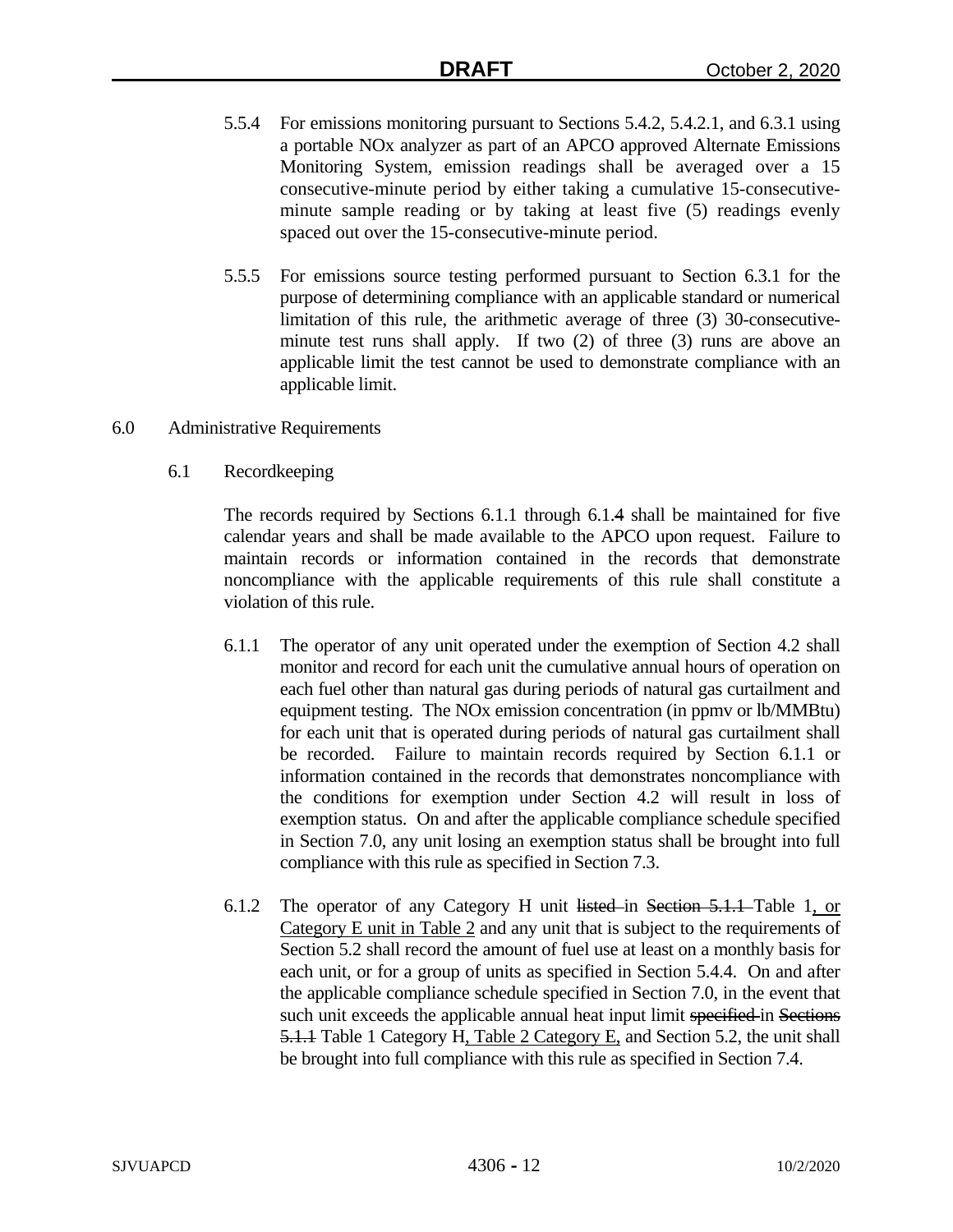- 6.1.3 The operator of any unit subject to Section 5.2.1 or Section 6.3.1 shall maintain records to verify that the required tune-up and the required monitoring of the operational characteristics of the unit have been performed.
- 6.1.4 The operator performing start-up or shutdown of a unit shall keep records of the duration of start-up or shutdown.
- 6.2 Test Methods

The following test methods shall be used unless otherwise approved by the APCO and EPA.

- 6.2.1 Fuel hhv shall be certified by third party fuel supplier or determined by:
	- 6.2.1.1 ASTM D 240-87 or D 48092382-88 for liquid hydrocarbon fuels;
	- 6.2.1.2 ASTM D 1826-88 or D 1945-81 in conjunction with ASTM D 3588-89 for gaseous fuels.
- 6.2.2 Oxides of nitrogen (ppmv) EPA Method 7E, or ARB Method 100.
- 6.2.3 Carbon monoxide (ppmv) EPA Method 10, or ARB Method 100.
- 6.2.4 Stack gas oxygen EPA Method 3 or 3A, or ARB Method 100.
- 6.2.5 NOx Emission Rate (Heat Input Basis) EPA Method 19.
- 6.2.6 Stack gas velocities EPA Method 2.
- 6.2.7 Stack gas moisture content EPA Method 4.
- 6.3 Compliance Testing
	- 6.3.1 Each unit subject to the requirements in Sections 5.1 or 5.2.3 shall be source tested to determine compliance with the applicable emission limits at least once every 12 months, (no more than 30 days before or after the required annual source test date). Units that demonstrate compliance on two consecutive 12-month source tests may defer the following 12-month source test for up to 36 months (no more than 30 days before or after the required 36-month source test date). During the 36-month source testing interval, the operator shall tune the unit in accordance with the provisions of Section 5.2.1, and shall monitor, on a monthly basis, the unit's operational characteristics recommended by the manufacturer to ensure compliance with the applicable emission limits specified in Sections 5.1 or 5.2.3. Tune-ups required by Sections 5.2.1 and 6.3.1 do not need to be performed for units that operate and maintain an APCO approved CEMS or an APCO approved Alternate Monitoring System where the applicable emission limits are periodically monitored. If the result of the 36-month source test demonstrates that the unit does not meet the applicable emission limits specified in Sections 5.1 or 5.2.3, the source testing frequency shall revert to at least once every 12 months. Failure to comply with the requirements Section 6.3.1, or any source test results that exceed the applicable emission limits in Sections 5.1 or 5.2.3 shall constitute a violation of this rule.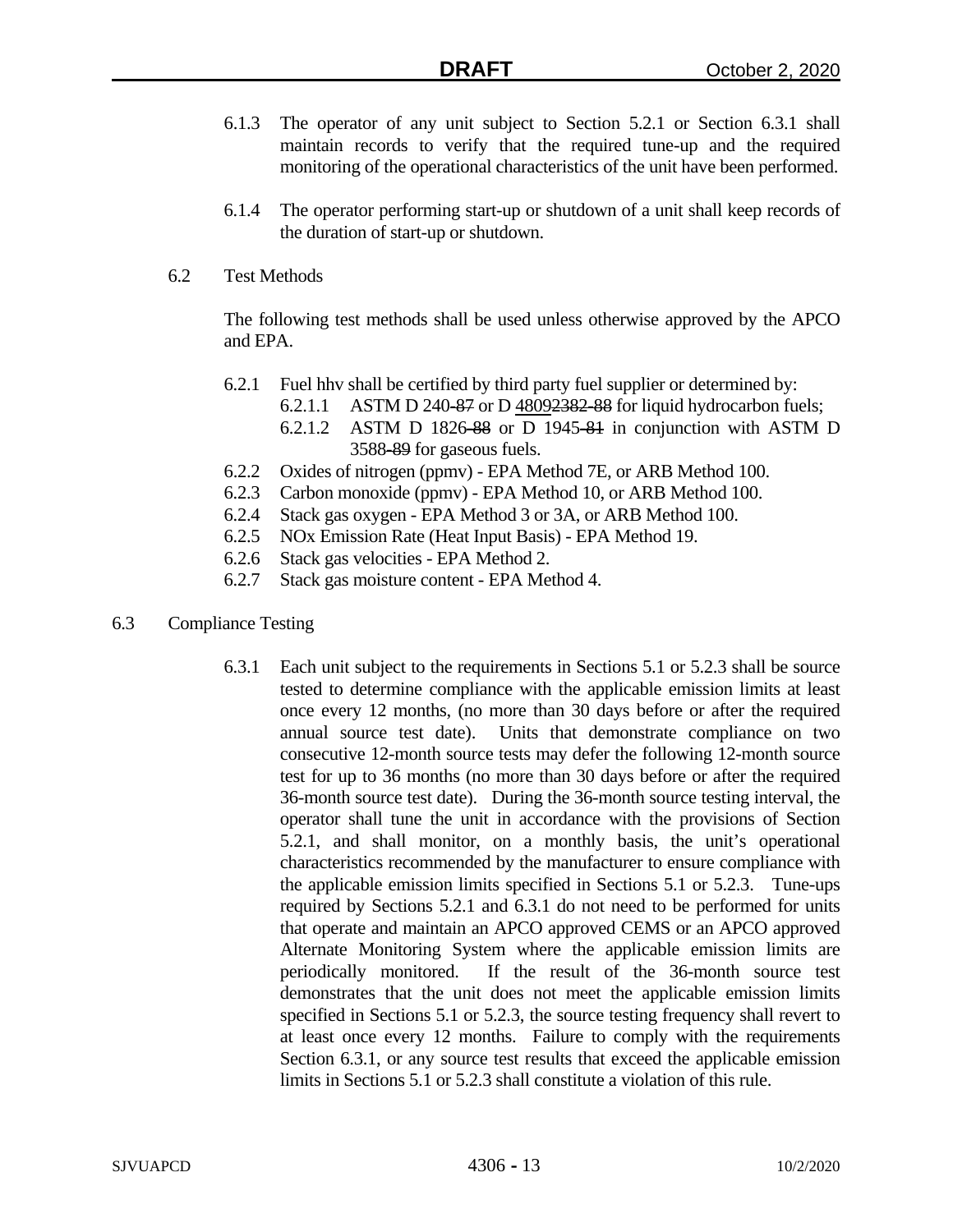- 6.3.2 In lieu of compliance with Section 6.3.1, compliance with the applicable emission limits in Sections 5.1 or 5.2.3 shall be demonstrated by submittal of annual emissions test results to the District from a unit or units that represents a group of units, provided:
	- 6.3.2.1 All units in the group are initially source tested. The emissions from all test runs from units within the group are less than 90% of the permitted value, and the emissions do not vary greater than 25% from the average of all test runs; and
	- 6.3.2.2 All units in a group are similar in terms of rated heat input, make and series, operational conditions, fuel used, and control method. No unit with a rated heat input greater than 100 MMBtu shall be considered as part of the group; and
	- 6.3.2.3 The group is owned by a single owner and is located at a single stationary source; and
	- 6.3.2.4 Selection of the representative unit(s) is approved by the APCO prior to testing; and
	- 6.3.2.5 The number of representative units source tested shall be at least 30% of the total number of units in the group. The representative tests shall rotate each year so that within three years all units in the group have been tested at least once.
	- 6.3.2.6 All units in the group shall have received the similar maintenance and tune-up procedures as the representative unit(s) as listed in the Permit to Operate. The operator shall submit to the APCO the specific maintenance procedures to be performed on each unit that will be included in the group for representative testing. Such maintenance procedures shall be specified in the Permit to Operate for units that are included in the group for representative testing. Any maintenance work on a unit which has no effect on emissions standards and which is not specified in the maintenance procedures shall be submitted to the APCO for approval before such unit can be included as part of the group for representative testing. Any unit that necessitates any maintenance work which has an effect on emission standards and is beyond the maintenance procedures identified in the Permit to Operate, shall not be included as part of the group for representative testing. The unit shall be source tested in accordance with the provisions of Section 6.3.1; and
	- 6.3.2.7 Should any of the representative units exceed the required emission limits, each of the units in the group shall demonstrate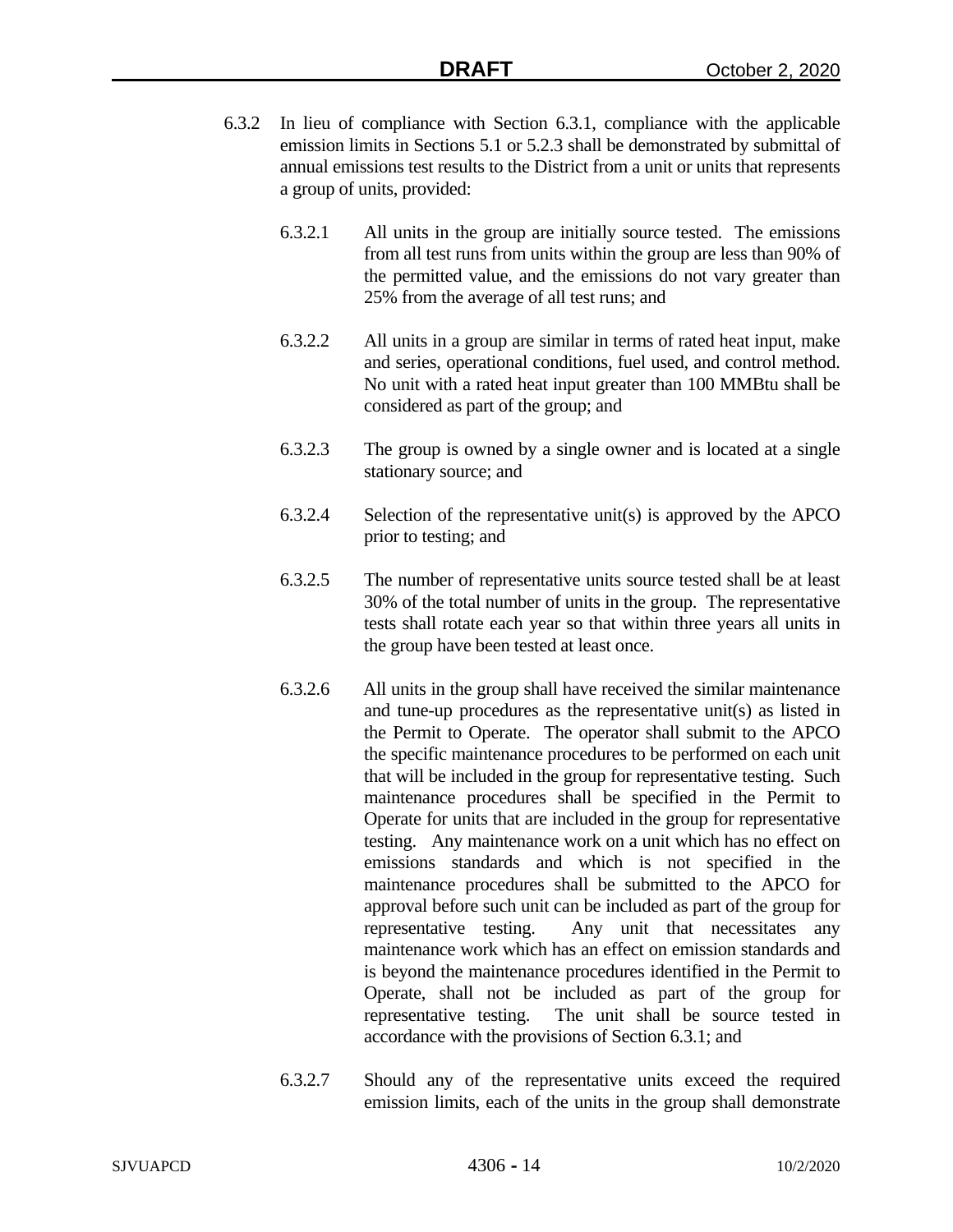compliance by emissions testing. Failure to complete emissions testing within 90 days of the failed test shall result in the untested units being in violation of this rule. After compliance with the requirements of Section 6.3.2.7 has been demonstrated, subsequent source testing shall be performed pursuant to Sections 6.3.1 or 6.3.2.

#### 6.4 Emission Control Plan (ECP)

- 6.4.1 The operator of any unit shall submit to the APCO for approval an Emissions Control Plan according to the compliance schedule in Section 7.0. For each unit, the plan shall contain the following:
	- 6.4.1.1 Permit to Operate number,
	- 6.4.1.2 Fuel type and hhv,
	- 6.4.1.3 Annual fuel consumption (Btu/yr),
	- 6.4.1.4 Current emission level, including method used to determine emission level,
	- 6.4.1.5 Applicable Table 1 and Table 2 Category for each unit NOx limit to be satisfied, either Standard Option or Enhanced Option, and
	- 6.4.1.6 Plan of actions, including a schedule of increments of progress, which will be taken to satisfy the requirements of Section 5.0 and the compliance schedule in Section 7.0.
- 6.4.2 The operator shall submit to the APCO for approval, as part of the ECP, a list of units which are to be designated as load-following units. The APCO shall only designate, as load-following, units for which the following information has been provided to demonstrate that the units qualify as load-following:
	- 6.4.2.1 Technical data such as steam demand charts or other information to demonstrate the normal operational load fluctuations and requirements of the unit,
	- 6.4.2.2 Technical data about the operational response range of an Ultra-Low NO<sub>x</sub> burner system(s) operating at 9 ppmy NO<sub>x</sub>, and
	- 6.4.2.3 Technical data demonstrating that the unit(s) are designed and operated to optimize the use of base-loaded units in conjunction with the load-following unit(s).
- 7.0 Compliance Schedule
	- 7.1 An operator with multiple units at a stationary source-shall comply with this rule in accordance with the schedule specified in Table 23, Table 4, and Table 5. A stationary source with only one unit shall comply with the schedule specified in Table 2 Group 1 for standard option or Table 3 Group 1 for enhanced option.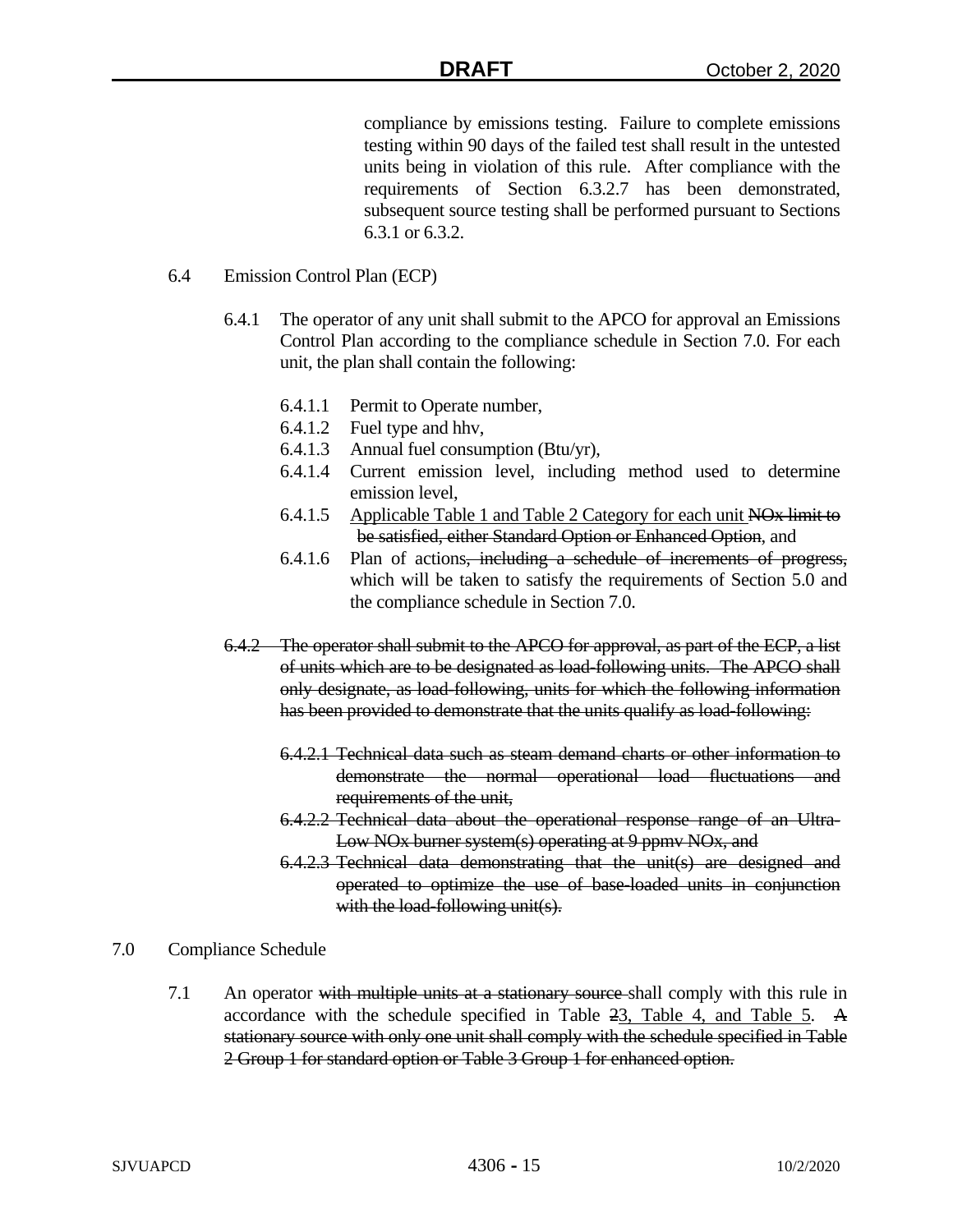| TableABLE 23: Tier 1 – Standard Option Compliance Schedule |                     |                        |                        |  |
|------------------------------------------------------------|---------------------|------------------------|------------------------|--|
| Units to be in Compliance at a Stationary Source           | Emission            | Authority to           | <b>Full Compliance</b> |  |
|                                                            | <b>Control Plan</b> | Construct              |                        |  |
| Group 1:                                                   |                     |                        |                        |  |
| 25% or more of the total number of units subject to        | June 1, 2004        | June 1, 2004           | June 1, 2005           |  |
| this rule on June 1, 2005, excluding Group 4               |                     |                        |                        |  |
| Group 2:                                                   |                     |                        |                        |  |
| 62.5% or more of the total number of units subject         | June 1, 2004        | January 2, 2005        | June 1, 2006           |  |
| to this rule on June 1, 2006, excluding Group 4            |                     |                        |                        |  |
| Group 3:                                                   |                     |                        |                        |  |
| 100% of the total number of units subject to this          | June 1, 2004        | <b>January 2, 2006</b> | June 1, 2007           |  |
| rule on June 1, 2007                                       |                     |                        |                        |  |
| Group 4:                                                   |                     |                        |                        |  |
| A. Load-following units                                    |                     |                        |                        |  |
| B. Units limited by Permit to                              |                     |                        |                        |  |
| Operate to an annual capacity                              | June 1, 2004        | <b>January 2, 2006</b> | June 1, 2007           |  |
| factor of 10% or less as of June 1, 2005                   |                     |                        |                        |  |
| C. Category I units at any stationary source that          |                     |                        |                        |  |
| has no more than two units subject to this rule.           |                     |                        |                        |  |

Units are considered to be subject to this rule if the rule is applicable to the units pursuant to Section 2.0 and the units are not exempt pursuant to Section 4.1.

| TableABLE 34: Tier 1 – Enhanced Option Compliance Schedule                                                         |                                 |                           |                        |  |  |
|--------------------------------------------------------------------------------------------------------------------|---------------------------------|---------------------------|------------------------|--|--|
| Units to be in Compliance at a Stationary Source                                                                   | Emission<br><b>Control Plan</b> | Authority to<br>Construct | <b>Full Compliance</b> |  |  |
| Group $1$ :<br>25% or more of the total number of units subject to<br>this rule on June 1, 2005, excluding Group 4 | December 1,<br>2005             | December 1,<br>2005       | December 1,<br>2006    |  |  |
| Group 2:<br>62.5% or more of the total number of units subject<br>to this rule on June 1, 2006, excluding Group 4  | December 1,<br>2005             | July 1, 2006              | December 1,<br>2007    |  |  |
| Group 3:<br>100% of the total number of units subject to this<br>rule on June 1, 2007                              | December 1,<br>2005             | July 1, 2007              | December 1,<br>2008    |  |  |
| Group 4:<br>A. Load-following units                                                                                | December 1,<br>2005             | July 1, 2007              | December 1,<br>2008    |  |  |

| Table 5: Tier 2 - Compliance Schedule |                                                                                                                       |                          |                           |                        |  |
|---------------------------------------|-----------------------------------------------------------------------------------------------------------------------|--------------------------|---------------------------|------------------------|--|
|                                       | Category                                                                                                              | Emission<br>Control Plan | Authority to<br>Construct | Compliance<br>Deadline |  |
| A.                                    | Units with a total rated heat input > 5.0 MMBtu/hr to $\leq$ 20.0 MMBtu/hr, except for Categories C<br>through G unit |                          |                           |                        |  |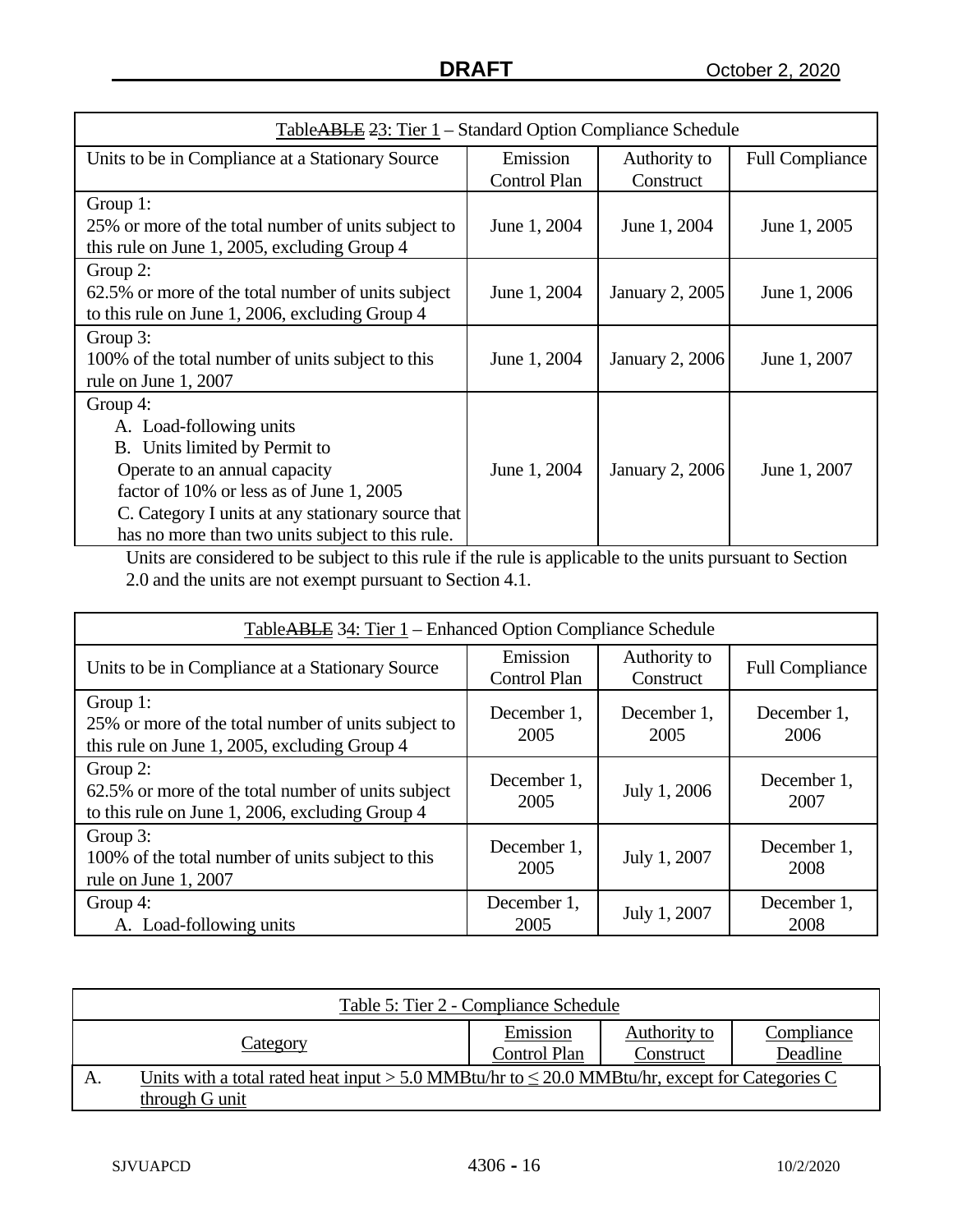| Table 5: Tier 2 - Compliance Schedule                                                                                                                                                     |                                 |                             |                             |  |
|-------------------------------------------------------------------------------------------------------------------------------------------------------------------------------------------|---------------------------------|-----------------------------|-----------------------------|--|
| Category                                                                                                                                                                                  | Emission<br><b>Control Plan</b> | Authority to<br>Construct   | Compliance<br>Deadline      |  |
| 1a. Fire Tube Units permitted greater than 9 ppmy<br>as of 6 months from date of rule amendment                                                                                           | December 31,<br>2021            | December 31,<br>2021        | December 31,<br>2023        |  |
| 1b. Fire Tube Units permitted less than or equal to<br>9 ppmy as of 6 months from date of rule<br>amendment                                                                               | December 31,<br>2027            | December 31,<br>2027        | December 31,<br>2029        |  |
| <b>Units at Schools</b><br>2.                                                                                                                                                             | December 31,<br>2021            | December 31,<br>2021        | December 31,<br>2023        |  |
| Units fired on Digester Gas<br><u>3.</u>                                                                                                                                                  | December 31,<br>2021            | December 31,<br>2021        | December 31,<br>2023        |  |
| <b>Thermal Fluid Heaters</b><br><u>4.</u>                                                                                                                                                 | December 31,<br>2021            | December 31,<br>2021        | December 31,<br>2023        |  |
| 5a. All other units permitted greater than 12 ppmy<br>as of 6 months from date of rule amendment                                                                                          | December 31,<br>2021            | December 31,<br>2021        | December 31,<br>2023        |  |
| 5b. All other units permitted less than or equal to<br>12 ppmy as of 6 months from date of rule<br>amendment                                                                              | December 31,<br>2027            | December 31,<br>2027        | December 31,<br>2029        |  |
| <b>B.</b><br>Units with a total rated heat input $> 20.0$ MMBtu/hr, except for Categories C through G units                                                                               |                                 |                             |                             |  |
| 1a. Fire Tube Boilers with a total rated heat input ><br>20.0 MMBtu/hour and $\leq$ 75 MMBtu/hour<br>permitted greater than 9 ppmy as of 6 months<br>from date of rule amendment          | December 31,<br>2021            | December 31,<br>2021        | December 31,<br>2023        |  |
| 1b. Fire Tube Boilers with a total rated heat input ><br>20.0 MMBtu/hour and $\leq$ 75 MMBtu/hour<br>permitted less than or equal to 9 ppmy as of 6<br>months from date of rule amendment | December 31,<br><u>2027</u>     | December 31,<br><u>2027</u> | December 31,<br><u>2029</u> |  |
| 2a. All other units with a total rated heat input $>$<br>20.0 MMBtu/hour and $\leq$ 75 MMBtu/hour<br>permitted greater than 9 ppmy as of 6 months<br>from date of rule amendment          | December 31,<br>2021            | December 31,<br>2021        | December 31,<br>2023        |  |
| 2b. All other units with a total rated heat input ><br>20.0 MMBtu/hour and $\leq$ 75 MMBtu/hour<br>permitted less than or equal to 9 ppmy as of 6<br>months from date of rule amendment   | December 31,<br>2027            | December 31,<br>2027        | December 31,<br>2029        |  |
| 3a. Units with a rated heat input $> 75$ MMBtu/hour<br>permitted greater than 7 ppmy as of 6 months<br>from date of rule amendment                                                        | December 31,<br>2021            | December 31,<br>2021        | December 31,<br>2023        |  |
| <u>3b. Units with a rated heat input <math>&gt; 75</math> MMBtu/hour</u><br>permitted less than or equal to 7 ppmy as of 6<br>months from date of rule amendment                          | December 31,<br>2027            | December 31,<br>2027        | December 31,<br>2029        |  |
| C.<br><b>Oilfield Steam Generators</b>                                                                                                                                                    |                                 |                             |                             |  |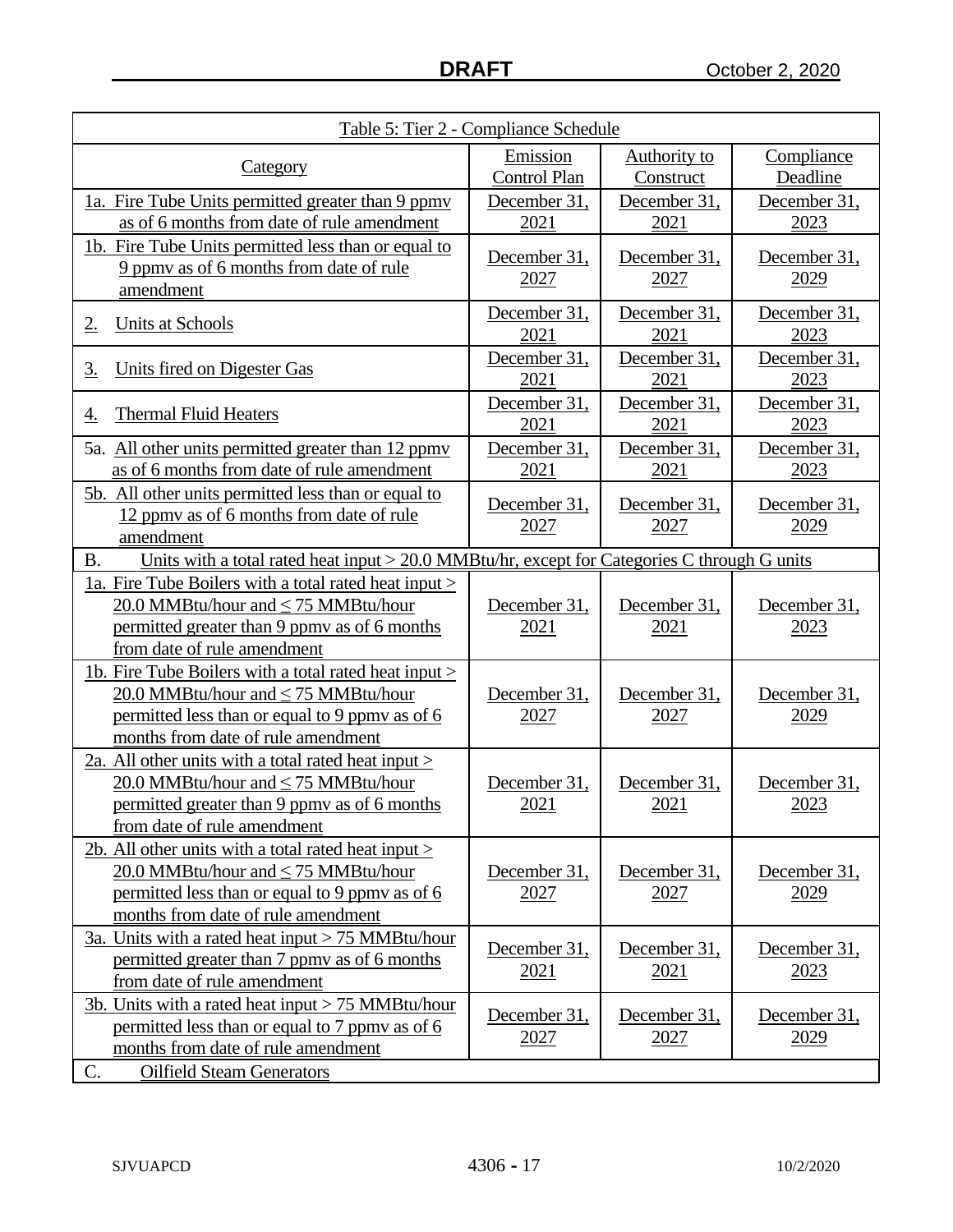| Table 5: Tier 2 - Compliance Schedule                                                                                 |                      |                        |                      |  |
|-----------------------------------------------------------------------------------------------------------------------|----------------------|------------------------|----------------------|--|
| <u>Category</u>                                                                                                       | Emission             | <b>Authority to</b>    | Compliance           |  |
|                                                                                                                       | Control Plan         | Construct              | Deadline             |  |
| Units with a total rated heat input $> 5.0$                                                                           | December 31,         | December 31,           | December 31,         |  |
| MMBtu/hr and $\leq$ 20.0 MMBtu/hr                                                                                     | 2021                 | 2021                   | 2023                 |  |
| 2.<br>Units with a total rated heat input $>$ 20.0<br>MMBtu/hr and $\leq$ 75.0 MMBtu/hr                               | December 31,<br>2021 | December 31,<br>2021   | December 31,<br>2023 |  |
| 3.<br>Units with a total rated heat input $> 75.0$<br>MMBtu/hr                                                        | December 31,<br>2021 | December 31,<br>2021   | December 31,<br>2023 |  |
| Units firing on less than 50%, by volume, PUC<br>4.<br>quality gas                                                    | December 31,<br>2021 | December 31,<br>2021   | December 31,<br>2023 |  |
| D.<br><b>Refinery Units</b>                                                                                           |                      |                        |                      |  |
| 1. Boilers with a total heat input $> 5.0$ MMBtu/hr to                                                                | December 31,         | December 31,           | December 31,         |  |
| $\leq$ 40.0 MMBtu/hr                                                                                                  | 2021                 | 2021                   | 2023                 |  |
| 2. Boilers with a total rated heat input $> 40.0$                                                                     | December 31,         | December 31,           | December 31,         |  |
| MMBtu/hr                                                                                                              | 2021                 | 2021                   | 2023                 |  |
| 3. Heaters with a total heat input $> 5.0$ MMBtu/hr to                                                                | December 31,         | December 31,           | December 31,         |  |
| $\leq$ 40.0 MMBtu/hr                                                                                                  | 2021                 | 2021                   | 2023                 |  |
| 4. Heaters with a total rated heat input $> 40.0$                                                                     | December 31,         | December 31,           | December 31,         |  |
| MMBtu/hr                                                                                                              | 2021                 | 2021                   | 2023                 |  |
| E.<br>Units limited by a Permit to Operate to an<br>annual heat input of 9 billion Btu/year to 30<br>billion Btu/year | January 1, 2006      | <b>January 1, 2006</b> | June 1, 2007         |  |

Units are considered to be subject to this rule if the rule is applicable to the units pursuant to Section 2.0 and the units are not exempt pursuant to Section 4.1.

- 7.2 As shown in Table 2 and Table 3, Table 4, and Table 5 the column labeled:
	- 7.2.1 "Emission Control Plan" identifies the date by which the operator shall submit an Emission Control Plan pursuant to Section 6.4. The Emission Control Plan shall identify all units subject to this rule. The Emission Control Plan shall identify steps to be taken to comply with this rule.
	- 7.2.2 "Authority to Construct" identifies the date by with the operator shall submit an Application for Authority to Construct for each unit subject to the rule.
	- 7.2.3 "Full Compliance" identifies the date by which the owner shall demonstrate that each unit is in compliance with this rule.
- 7.3 Any unit that is exempted under Section 4.2 that becomes subject to the emission limits of this rule through the loss of exemption status, shall be in full compliance with this rule on and after the date the exemption status is lost.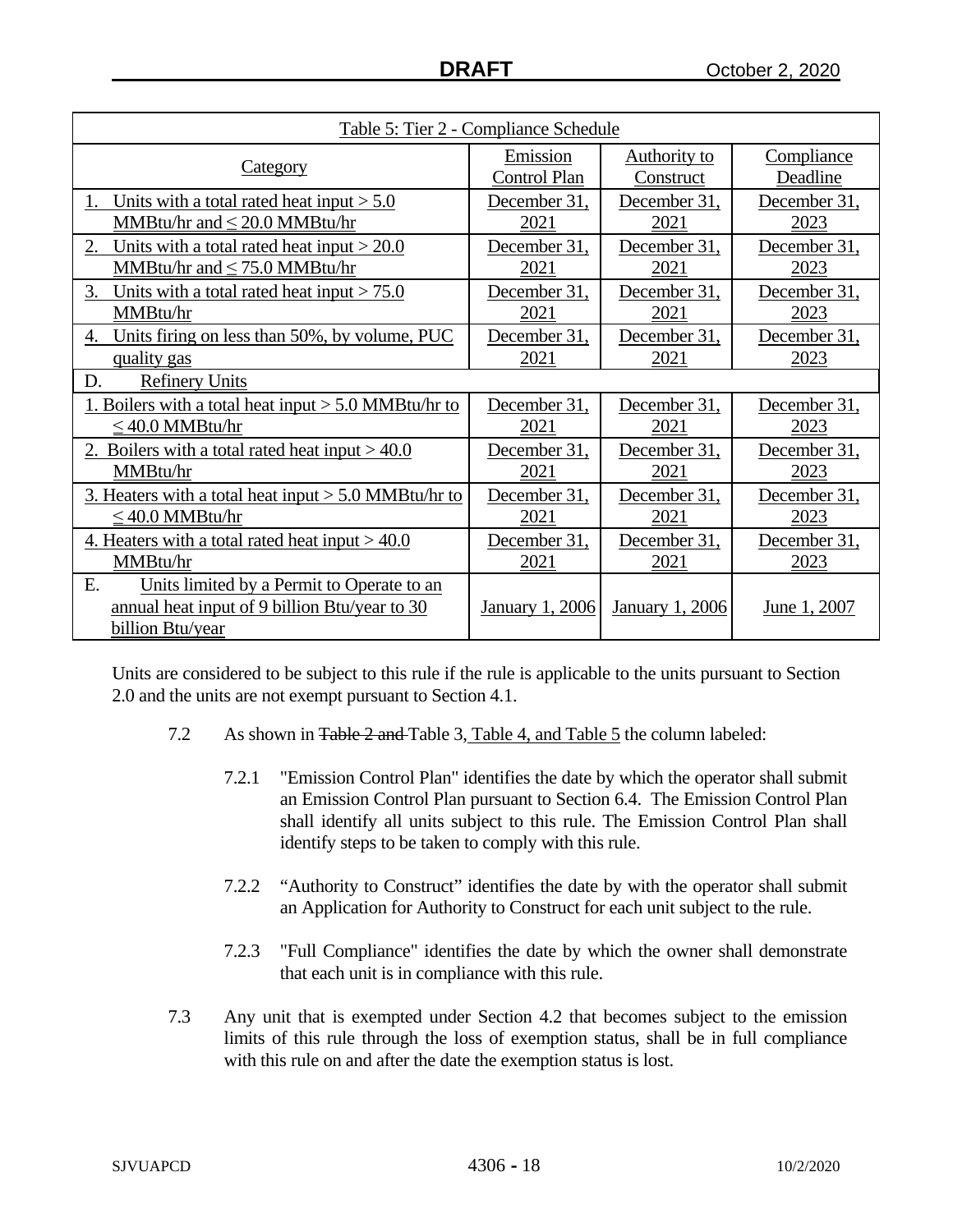7.4 Any unit that becomes subject to the emission limits of this rule as a result of exceeding the applicable annual heat input limit specified in either Section 5.1.1 Table 1 Category H, or Table 2 Category E, or Section 5.2, shall be in compliance with the applicable standard option emission limits for Category A and B units in Section 5.1.1 on and after the date the annual heat input limit is exceeded.

### 8.0 Calculations

8.1 All ppmv emission limits specified in Section 5.1 are referenced at dry stack gas conditions and 3.00 percent by volume stack gas oxygen. Emission concentrations shall be corrected to 3.00 percent oxygen as follows:

> measured [ppm NOx]corrected =  $\frac{17.95\%}{20.95\% - [%O2]$  measured x [ppm NOx]

$$
[ppm\,CO]_{\text{corrected}} = \frac{17.95\%}{20.95\% - [\%O2]_{\text{measured}}} \; x \; [ppm\,CO]_{\text{measured}}
$$

- 8.2 All pounds per million Btu NOx emission rates shall be calculated as pounds of nitrogen dioxide per million Btu of heat input (hhv).
- 9.0 Alternative Emission Control
	- 9.1 General

The single owner of two or more units may comply with Section 5.1 by controlling units in operation at the same stationary source, or at two contiguous stationary sources, to achieve an aggregated NOx emission factor no higher than 90 percent of the aggregated NOx emission factor limit that would result if each unit in operation were individually in compliance with the applicable NOx emission limits in Section 5.1. An operator that is subject to the **Alternative Emission Control Plan** (AECP) requirements below shall also comply with the applicable requirements of Sections 5.0, 6.0, 7.0 and 8.0.

9.2 Eligibility

A unit not subject to Section 5.1 or Section 5.2.3 is not eligible for inclusion in an AECP.

9.3 Exclusion

No unit subject to Sections 5.2.1 or 5.2.2 shall be included in an AECP.

9.4 AECP Definitions

For the purposes of Section 9.0, the following definitions shall apply: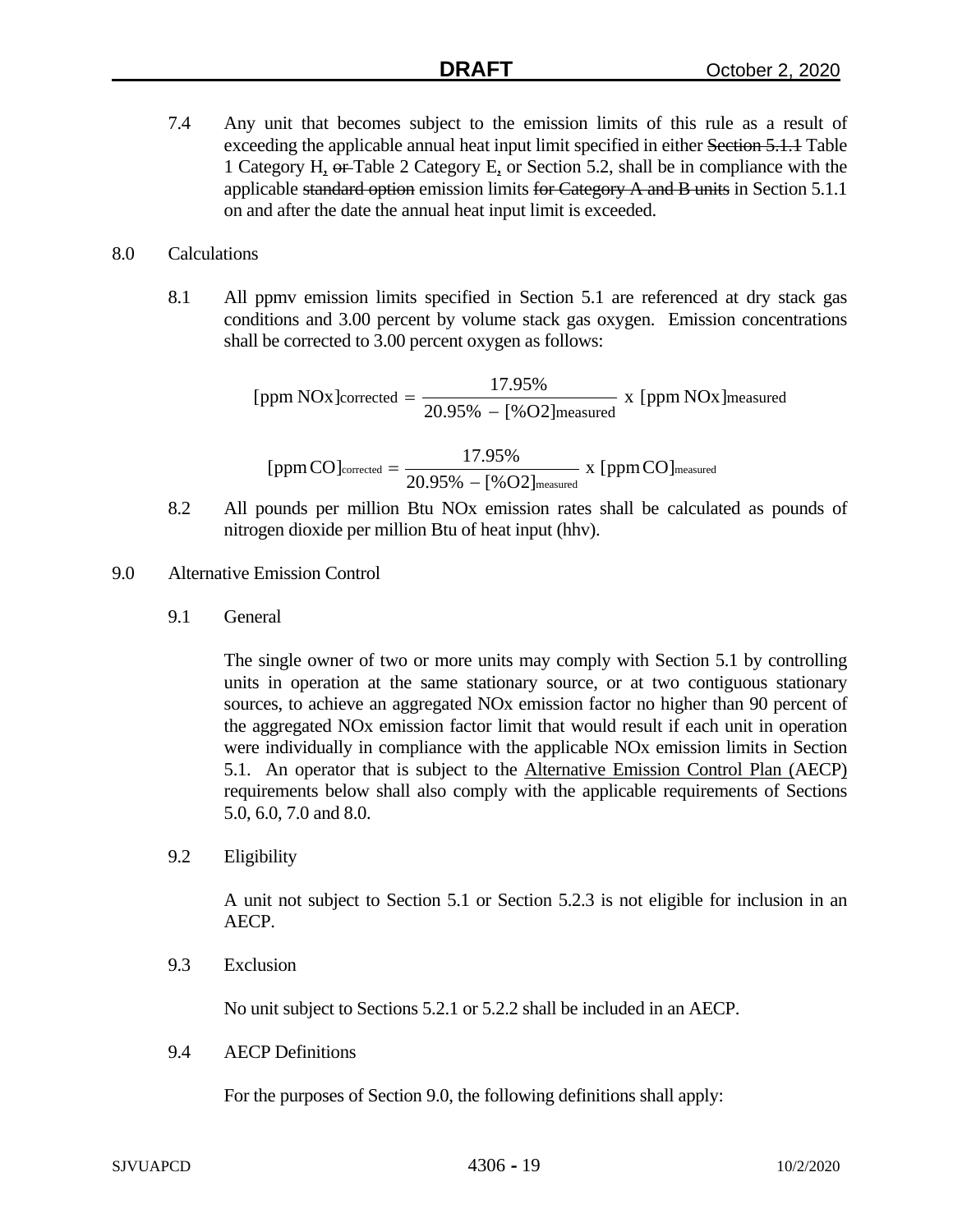9.4.1 Aggregated NOx emission factor limit: the sum of the NOx emissions, over seven consecutive calendar days, that would result if all units in the AECP were in compliance with the lb/MMBtu limits in Section 5.1 and operating at their actual firing rates, divided by the sum of the heat input of all units in the AECP over seven consecutive calendar days. Aggregated emission factor limit is calculated as:

$$
L_A = \frac{\sum L_i F_i}{\sum F_i}
$$

where: LA is the aggregated NOx emission factor limit (lb/MMBtu)

Li is the applicable NOx emission factor limit (lb/MMBtu) specified in Section 5.1.1 Table 1, Table 2, or Section 5.1.2 for each category of unit in the AECP,

 $F_i$  is the total heat input (hhv basis) of fuel (MMBtu) combusted in each unit during seven consecutive calendar days, and

i identifies each unit in the AECP.

9.4.2 Aggregated NOx emission factor: the sum of the actual NOx emissions during seven consecutive calendar days from all units in the AECP, divided by the sum of the heat input of all units in the AECP during seven consecutive calendar days. The aggregated emission factor is calculated as:

$$
E_A = \frac{\Sigma E_i F_i}{\Sigma F_i}
$$

where: E<sub>A</sub> is the aggregated NO<sub>x</sub> emission factor (lb/MMBtu),

Ei is the NOx emission factor (lb/MMBtu) for each unit in the AECP, established and verified by source testing, or continuous emission monitors,

Fi is the total heat input (hhv basis) of fuel (MMBtu) combusted in each unit during seven consecutive calendar days, and

i identifies each unit in the AECP.

### 9.5 AECP Requirements

9.5.1 The aggregated NOx emission factor (EA) shall not exceed 90 percent of the aggregated emission limit  $(L_A)$ . The owner of any unit in an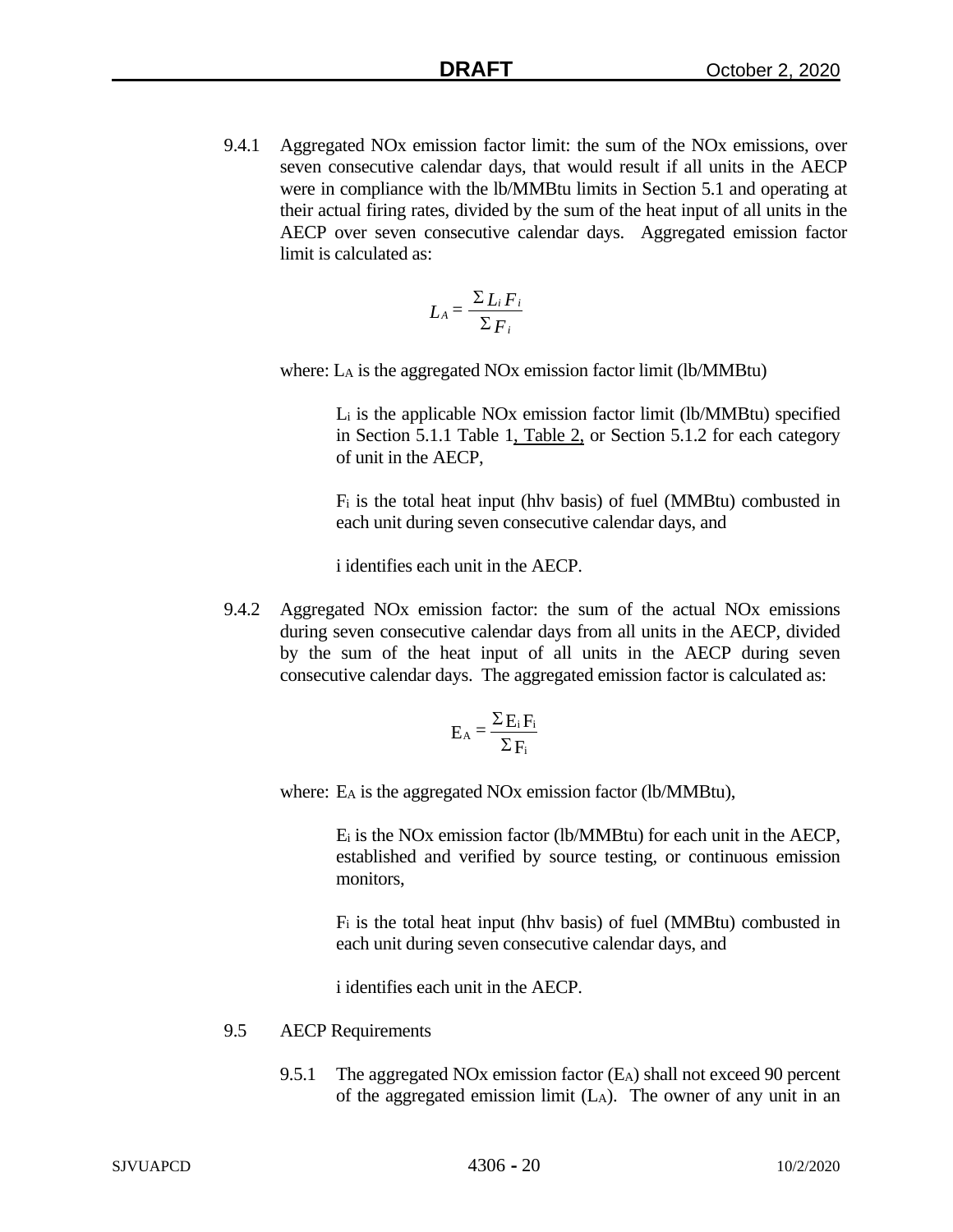AECP shall notify the APCO within 24 hours of any violation of this section. A violation of E<sub>A</sub> is a violation for every day in the averaging period.

# E<sub>A</sub> must be  $\leq 0.90$  x L<sub>A</sub>

- 9.5.2 Only units in the AECP which were operated during seven consecutive calendar days shall be included in the calculations of the aggregated NOx emission factor (LA) and the aggregated NOx emission limit (E<sub>A</sub>).
- 9.5.3 During each seven consecutive calendar days of operation that the AECP is used, the operator shall calculate and record the aggregated NOx emission factor (LA) and the aggregate NOx emission limit (EA).
- 9.5.4 The operator shall submit a NOx emission factor for each unit that is included in the AECP. The established NOx emission factor of the unit shall be no less than the emission factor of the unit from the most recent source test conducted pursuant to Section 6.3 and approved by the APCO. The operator shall not operate any AECP unit in such a manner that the NO<sub>x</sub> emissions exceed the established NO<sub>x</sub> emission factor of the unit.
- 9.5.5 The operator shall submit the AECP, for approval by the APCO,  $\frac{1}{2}$ June 1, 2004 or at least 24 months before compliance with the applicable emission limits in Section 5.1 is required, pursuant to the Section 7.1, whichever is later. The AECP shall be submitted with an application for an Authority to Construct pursuant to complying with Section 7.1 as applicable. The operator shall obtain a written approval of the AECP from the APCO prior to implementation.

### 9.6 AECP Administrative Requirements

- 9.6.1 The AECP shall:
	- 9.6.1.1 Contain all data, records, and other information necessary to determine eligibility of the units for alternative emission control, including but not limited to:
		- 9.6.1.1.1 A list of units subject to alternative emission control,
		- 9.6.1.1.2 Daily average and maximum hours of utilization for each unit,
		- 9.6.1.1.3 Rated heat input of each unit, and
		- 9.6.1.1.4 Fuel type for each unit.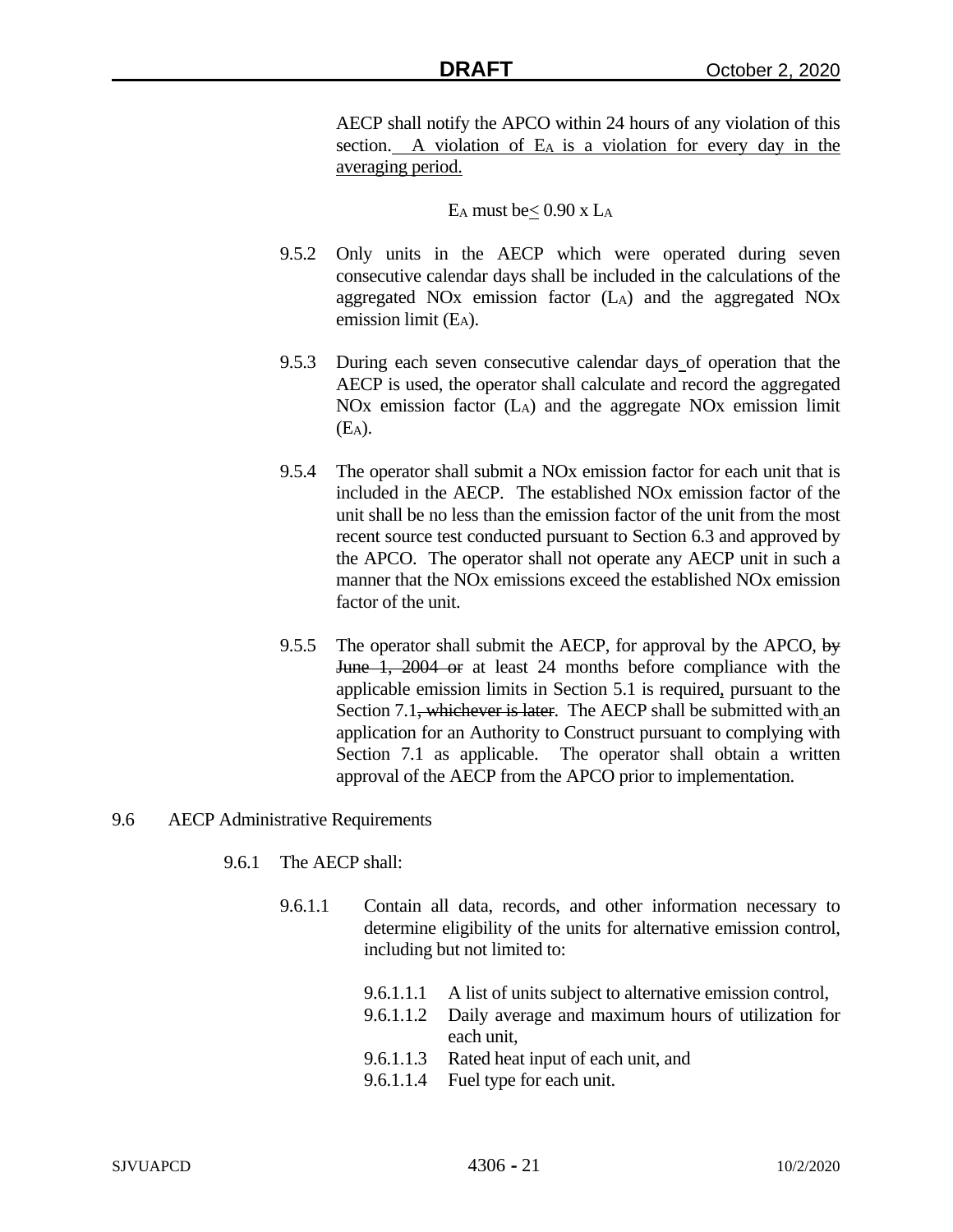- 9.6.1.2 Present the methodology for recordkeeping and reporting required by Sections 9.6.4 and 9.6.5.
- 9.6.1.3 Specify which NOx limit, either Standard Option or Enhanced Option, will be satisfied by the units under the AECP.
- 9.6.1.4 Demonstrate that the aggregated emission factor will meet the requirements of Section 9.5.
- 9.6.1.5 Demonstrate that the schedule for achieving AECP NOx emission levels is at least as expeditious as the schedule if applicable units were to comply individually with the applicable emission levels in Section 5.1 and the increments of progress Compliance Schedule in Section 7.0.
- 9.6.2 Revision of AECP

The owner shall submit an application for an Authority to Construct to revise an existing AECP, and shall obtain APCO approval of the revised AECP prior to implementing the revised AECP. Owners shall demonstrate APCO approval of the AECP prior to applying for a modification to said AECP.

9.6.3 AECP Recordkeeping

In addition to the records kept pursuant to Section 6.1, the operator shall maintain records, on a daily basis, of the parameters needed to demonstrate compliance with the applicable NOx emission limits when operating under the AECP. The records shall be retained for at least five years and shall be made available to the APCO upon request. The records shall include, but are not limited to, the following:

- 9.6.3.1 For each unit included in the AECP the owner shall maintain the following records for each day:
	- 9.6.3.1.1 Fivel type and amount used for each unit  $(F_i)$ ,
	- 9.6.3.1.2 Tthe actual emission factor for each unit (E<sub>i</sub>),
	- 9.6.3.1.3 Tthe total emissions for all units  $(\Sigma E_i F_i)$ ,
	- 9.6.3.1.4 Tthe aggregated emission factor (E<sub>A</sub>),
	- 9.6.3.1.5 Tthe aggregated emission factor limit  $(L_A)$ , and
	- 9.6.3.1.6 Aany other parameters needed to demonstrate daily compliance with the applicable NOx emissions when operating the units under the AECP.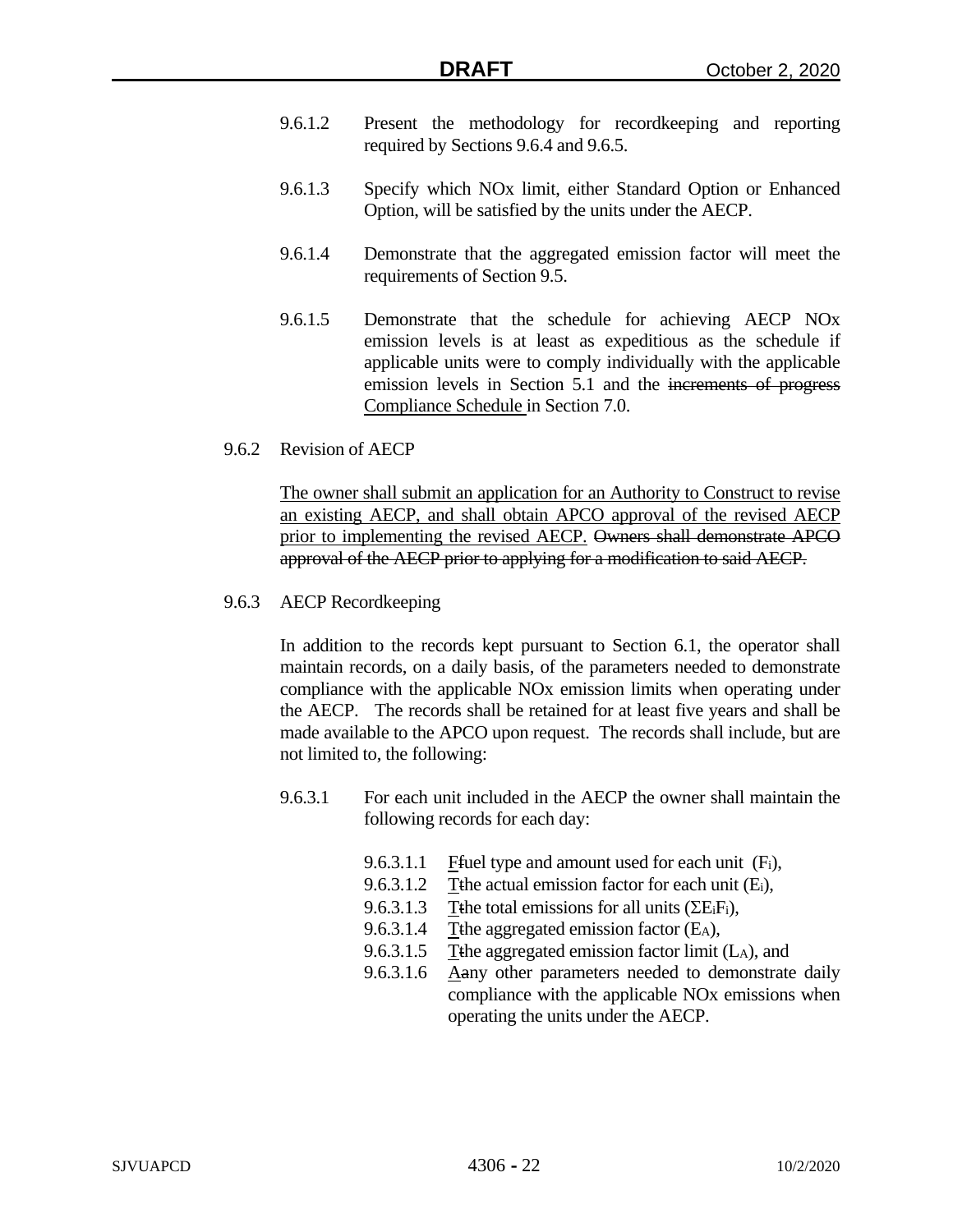# 9.6.4 Reporting and Annual Updates

Notifications of any violation pursuant to Section 9.5 shall include:

- 9.6.4.1 Nhame and location of facility,
- 9.6.4.2 **Let** Let of applicable units,
- 9.6.4.3 Ceause and expected duration of exceedance,
- 9.6.4.4 Tthe amount of excess emissions, and
- 9.6.4.5 Peroposed corrective actions and schedule.
- 9.7 Compliance Schedule

The AECP schedule for achieving reduced NOx emission levels shall be at least as expeditious as the schedule if applicable units were to comply individually with the emissions limits specified in Sections 5.1.1 and 5.1.2 and the applicable compliance schedule required by Section 7.0.